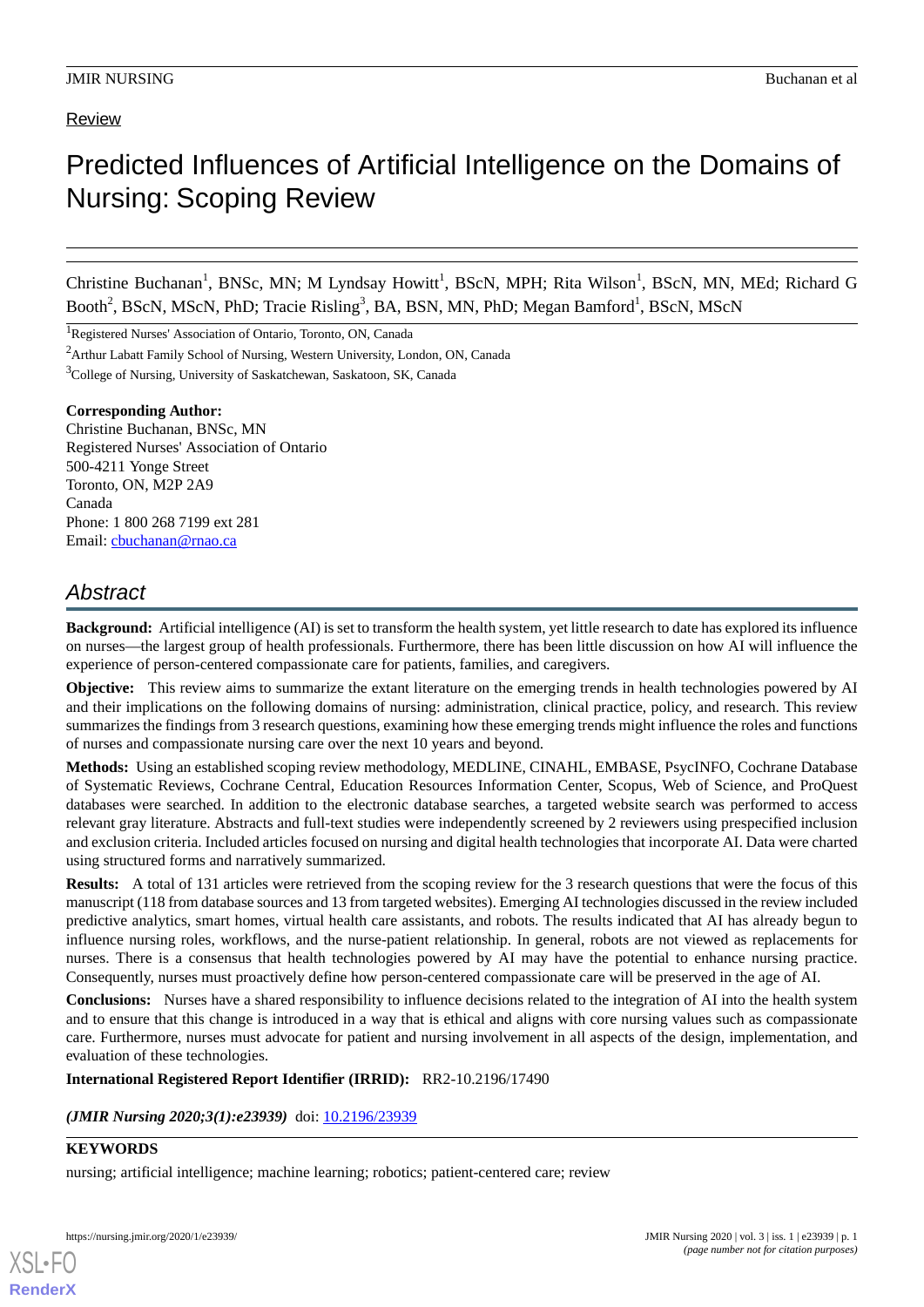# *Introduction*

# **Artificial Intelligence**

Artificial intelligence (AI) is a branch of computer science that focuses on building machines that can perform tasks that typically require human intelligence, such as decision making, speech recognition, visual perception, and language translation [[1\]](#page-7-0). AI health technologies (AIHTs) are becoming increasingly prevalent in clinical settings worldwide, and global spending on these technologies is predicted to exceed US \$36 billion by 2025 [[2\]](#page-7-1). Given their potential to enhance workflows and guide clinical decision making, AIHTs are predicted to directly and indirectly transform the nursing profession in various ways.

Nurses are the largest group of health professionals, and they currently practice in diverse settings and roles across the 5 domains of nursing activity identified by the Registered Nurses' Association of Ontario (RNAO; ie, administration, education, clinical practice, policy, and research) [\[3](#page-7-2)]. Within the nursing profession, the delivery of person- and family-centered compassionate care is a core and valued component of nursing theory and practice [[4](#page-7-3)-[6\]](#page-7-4) and is reflected in numerous nursing practice frameworks [\[7](#page-7-5)-[9\]](#page-7-6). Compassionate care helps nurses to shift their focus from simply completing tasks to engaging fully with patients by recognizing and responding to their individual needs, promoting well-being, and forming therapeutic relationships essential to effective care [\[10](#page-7-7),[11\]](#page-7-8). It is anticipated that emerging trends in AIHTs will change the nature of the nurse-patient relationship [[2\]](#page-7-1). Therefore, strong nursing leadership is required to drive this change and ensure the continued delivery of high-quality, person-centered compassionate nursing care [[12\]](#page-7-9). Recent studies and expository papers have begun to explore the influence of AIHTs on nursing roles, workflows, processes, and patient care. However, no published scoping reviews have mapped the breadth and depth of evidence concerning the current or predicted influences of AIHTs on the nursing profession and compassionate nursing care. Furthermore, there is limited research on nurses' roles in influencing the implementation of AIHTs and the co-design of these technologies to protect patients' safety and privacy and preserve person- and family-centered compassionate care. Without an understanding of the existing evidence on this topic, nurses will not fully appreciate the implications of AI for nursing practice, policy, administration, and research. It is critical for nurses to gain a broader understanding of these emerging technologies to shape the future of the profession and influence decisions about aspects of nursing care that can be safely performed by AIHTs.

### **Background**

The increased adoption of AIHTs in health care, driven partially by growing consumer demands for digital health technologies in clinical practice [[13\]](#page-7-10), may present a new means of addressing health challenges in the 21st century by enhancing workflows and supporting clinical decision making [[14\]](#page-7-11). Over the last few decades, the volume of technology has increased significantly in many health systems around the world, and consequently,

the impact of technology on the nursing role has become an increasing focus within nursing research [[15\]](#page-7-12). There is an undeniable relationship that exists between human beings, technology, and the environment  $[16]$  $[16]$ , and these relationships need to be further examined through the lens of nursing practice to effectively leverage AIHTs to augment the patient experience and health outcomes [[17\]](#page-8-1).

Within the nursing profession, many different types of AIHTs are already being used or trialed, including predictive analytics that use machine learning (ML), virtual health care assistant apps, and robotic devices. ML is a subset of AI that uses algorithms to derive knowledge from data and interpret the data without being explicitly programmed [[2\]](#page-7-1). As more data are presented to the ML application, the computer learns from the data and corrects the output [\[2](#page-7-1)]. Predictive analytics that use ML technology can identify patterns in data and predict future patient outcomes such as a patient's risk of developing pressure ulcers [[18\]](#page-8-2). Predictive analytics have been integrated into smart health care technologies to predict health status changes among patients in hospitals and community-based settings, enabling nurses to proactively intervene and initiate appropriate interventions [[19\]](#page-8-3). Nurses in a Canadian home health organization use virtual health care assistant apps (chatbots) to support persons who have been diagnosed as having mental health conditions [\[20](#page-8-4)]. Furthermore, in Japan, where approximately 30% of the population is older than 65 years, nurses use AI-powered robots in long-term care (LTC) homes and hospital settings to assist patients with activities of daily living and to provide social interaction [[21\]](#page-8-5).

As AIHTs become increasingly prevalent within clinical practice settings, nurses in all roles and across all domains will need to consider the influence of these technologies on the nurse-patient relationship and on the nursing profession more broadly. Furthermore, to ensure that the nursing-AI relationship promotes person-centered compassionate care, it will be important to understand how nurses may contribute to the co-design of AIHTs. This scoping review explores how AIHTs influence the complex relationships between nurses and their patients as well as nursing practice across the domains of clinical practice, policy, administration, and research.

#### **Objectives**

A scoping review was conducted to summarize the findings of 4 distinct research questions that explore the relationships between nurses, patients, and AIHTs [\[22](#page-8-6)]. Given the number of articles included in the scoping review, the decision was made to divide the results into 2 stand-alone papers to improve clarity. This review summarizes the findings of 3 of those research questions, specifically exploring the influences of emerging trends in AIHTs on the nurse-patient relationship and the nursing domains [\(Textbox 1](#page-2-0)). The fourth research question discusses the influences of emerging trends in AIHTs on nursing education, and the results of that research question were conducive to a stand-alone paper on that topic, which is forthcoming (Buchanan C et al, unpublished data, 2021).

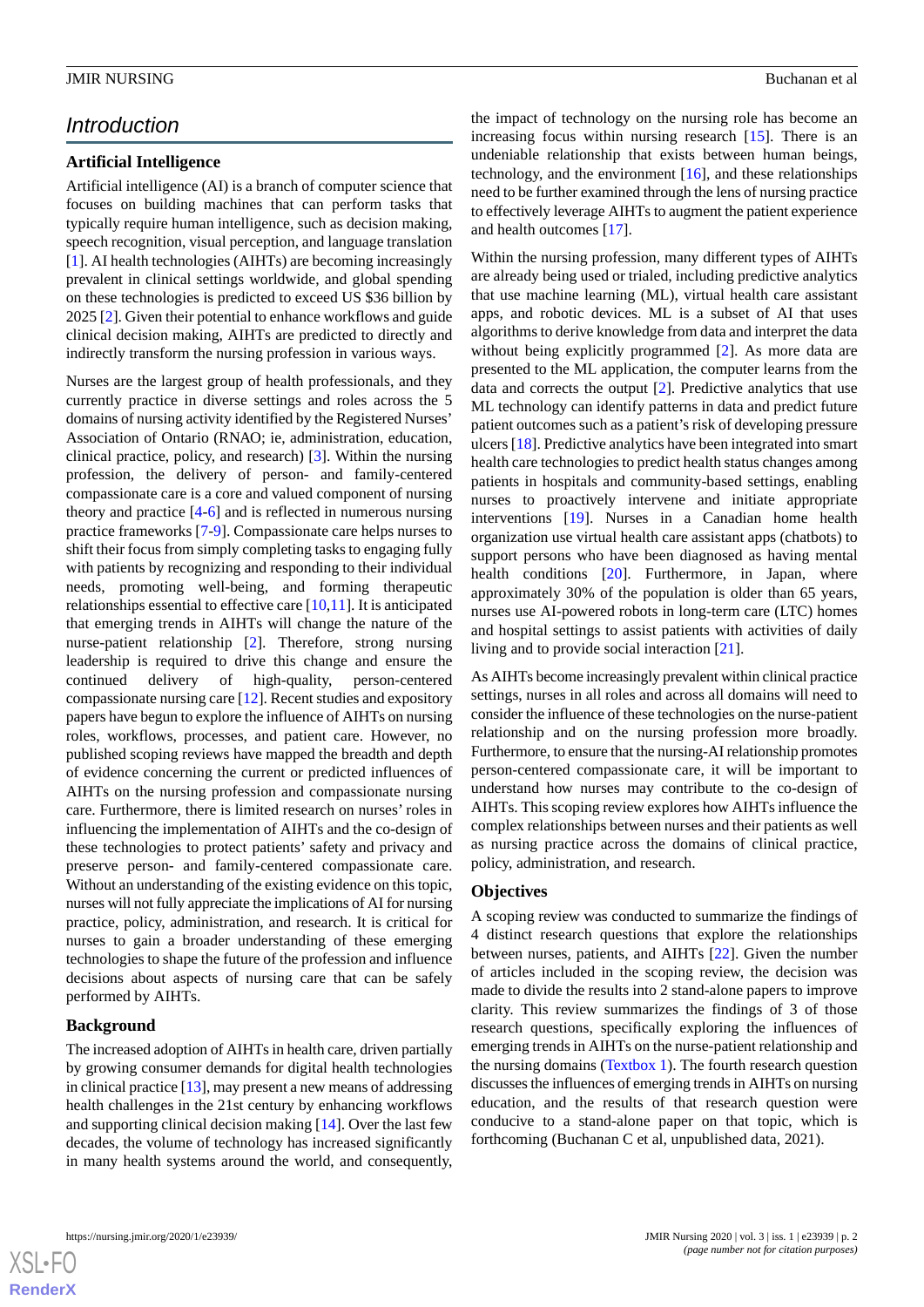<span id="page-2-0"></span>**Textbox 1.** Research questions addressed in this review.

The following questions were addressed:

- 1. What influences do artificial intelligence–driven digital health technologies have, or are predicted to have, on the patient or caregiver experience of compassionate care delivered by nurses?
- 2. What influences do emerging trends in artificial intelligence–driven digital health technologies have, or are predicted to have, on all domains of nursing practice (ie, administration, clinical care, education, policy, and research)?
- 3. What involvement do nurses have, or are predicted to have, in the co-design of artificial intelligence–driven digital health technologies?

A scoping review methodology was deemed appropriate for this topic because of the emerging nature of AI in nursing and the exploratory nature of scoping reviews, intended to address broad research questions [\[23](#page-8-7),[24\]](#page-8-8). To the best of the authors' knowledge, no scoping reviews have mapped existing evidence on the relationship between AI, nursing, and the nurse-patient relationship.

# *Methods*

#### **Scoping Review**

This scoping review followed the framework developed by Arksey and O'Malley [[24\]](#page-8-8) and further advanced by Levac et al [[23\]](#page-8-7), which is composed of 6 stages: (1) identifying the research question; (2) identifying relevant studies; (3) study selection; (4) charting the data; (5) collating, summarizing, and reporting the results; and  $(6)$  consultation  $[24]$  $[24]$ . The scoping review was registered in the Open Science Framework database [\[25](#page-8-9)], and a protocol outlining the full methods can be found published elsewhere [\[22](#page-8-6)]. This reporting of the scoping review is guided by the Preferred Reporting Items for Systematic Reviews and Meta-Analyses extension for Scoping Reviews (PRISMA-ScR) checklist [[26\]](#page-8-10).

#### **Steering Committee Formation**

A 14-member steering committee was established to identify the research questions, inform the search strategy, and provide consultation throughout the scoping review [\[22](#page-8-6)]. The committee was cochaired by 2 doctorally prepared nurses with independent research programs focused on health informatics and the integration of AI and digital health technologies in nursing (RB and TR). All committee members had considerable knowledge or expertise with the use or implementation of AI or digital health technologies in nursing or the health system. The members included a patient advocate with lived experience and nurses from a variety of settings (eg, hospital care, home and community care, and LTC), domains (eg, administration, clinical practice, research, education, and policy), and roles (eg, nurse executives, nurse informaticians, nurse managers, professional practice leaders, and frontline nurses).

#### **Identifying the Research Questions**

The research questions and search strategy were developed through consultation with the steering committee. The latter was refined with the assistance of an information specialist at a large academic teaching hospital library [\(Multimedia Appendix](#page-7-13) [1\)](#page-7-13). Using a Boolean combination of keywords and medical subject headings, MEDLINE, CINAHL, EMBASE, PsycINFO, Cochrane Database of Systematic Reviews, Cochrane Central,

[XSL](http://www.w3.org/Style/XSL)•FO **[RenderX](http://www.renderx.com/)** Education Resources Information Center, Scopus, Web of Science, and ProQuest were searched for peer-reviewed literature published between January 1, 2014, and October 17, 2019, which focused on AI and nursing [\[22](#page-8-6)]. A targeted website search was also performed to locate the relevant gray literature. Google search strings were developed by the information specialist, and the following websites were searched: World Health Organization, National Health Service, Office of the National Coordinator for Health Information Technology, Institute for Research on Healthy Public Policy, Canada Health Infoway, Canadian Association of Schools of Nursing, and Healthcare Information and Management Systems Society.

#### **Identifying Relevant Studies**

A screening guide was developed by the 2 reviewers (CB and LH), and 2 levels of screening were performed using predefined inclusion and exclusion criteria [\[22](#page-8-6)]. During title and abstract screening, articles were independently assessed and included if they were deemed relevant to the concepts of *AI* and *nursing* [[22\]](#page-8-6). Next, full-text papers were independently reviewed and assessed for their relevance to 1 of the 4 research questions [\[22](#page-8-6)]. Conflicts were resolved through discussion, and when a disagreement arose, a third independent reviewer (RW) assessed whether the publication met the inclusion criteria [\[22](#page-8-6)].

#### **Study Selection**

To be included for question 1, articles had to have a clear focus on AIHTs, health professionals, and caring. Although the authors initially planned to only include articles relevant to AIHTs, nursing, and compassionate care, there was a paucity of literature regarding the impact of AI on compassionate care and nursing specifically. Consequently, the inclusion criteria were refined after consultation with the cochairs. Articles that discussed AIHTs, health professionals, and caring were used to address question 1, and the findings were generalized to nursing and compassionate care. The reviewers agreed on a clear definition of *compassionate care* before screening, defined as an empathetic response that involves engaging fully with patients by recognizing and responding to their individual needs, promoting well-being, and forming therapeutic relationships essential to care [\[10](#page-7-7),[11\]](#page-7-8). Articles that discussed *care* that pertained to this definition were included whether or not the article explicitly used the term *compassionate care*. Similarly, articles that referred to health professionals in general were also included if the information was relevant to nursing practice, even if there was no explicit reference to nurses [[22\]](#page-8-6). To be included for question 2, articles had to address how AIHTs are currently influencing or are predicted to influence the domains of nursing as outlined by the RNAO [\[3](#page-7-2)], specifically, clinical practice, policy, administration, and research [\[3](#page-7-2)]. Finally, for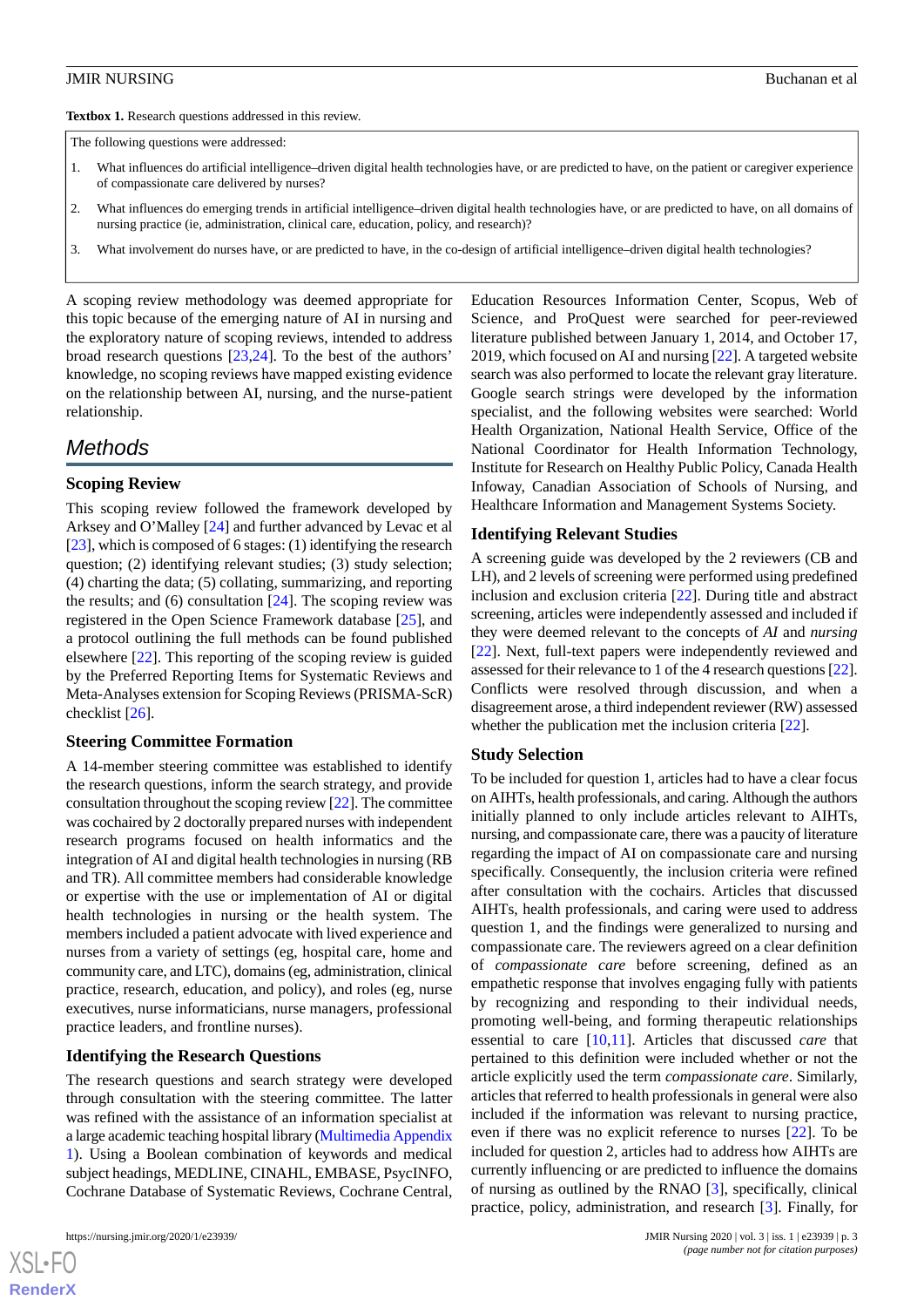question 3, articles had to discuss how nurses have been involved in the co-design of AIHTs or what nurses can contribute to the design of these technologies.

#### **Charting the Data**

Standardized data charting forms for each research question were created by the 2 reviewers and tested with a representative sample of articles [[22\]](#page-8-6). Once it was determined that consistency in data charting was achieved between the reviewers, data from each included article was charted by one reviewer and verified by the second reviewer [\[22](#page-8-6)]. Information on the author, year, study design, country, aim/purpose, population, type of AIHT discussed, key findings related to each research question, and relevance to compassionate care was charted. Findings were recorded by study type in separate data charting forms for each research question (ie, qualitative vs quantitative study designs and expository papers).

# **Collating, Summarizing, and Reporting the Results**

An inductive approach was used to categorically summarize the findings from the included papers to answer each research question [[22\]](#page-8-6). Each paper was reviewed several times, and CB, LH, and RW discussed the findings and came to a consensus on identifying categories for each research question based on commonalities observed. The findings from quantitative and qualitative articles as well as expository or review papers were analyzed as a collective group of research. The categories were then summarized in the form of a data package and sent to members of the steering committee for review.

#### **Consultation**

Overall, 2 virtual steering committee meetings were held to provide feedback on the categories and implications of the findings. As stated by Levac et al [[23\]](#page-8-7), consultation should be an essential component of the scoping review methodology, and preliminary findings (ie, the scoping review categories identified) can be used as a foundation to inform the consultation. Levac et al [\[23](#page-8-7)] have suggested that consultation allows for knowledge transfer and exchange with stakeholders in the field, and stakeholders can offer additional information, perspectives, meaning, and applicability to the scoping review. Thus, the virtual steering committee meetings allowed for discussion of the findings and categories with the committee members, and feedback was received regarding how the identified categories may be applicable or relevant to clinical practice, policy, administration, and research.

# *Results*

#### **Overview of Studies**

Overall, 131 articles were retrieved from the scoping review for the 3 research questions (118 from database sources and 13 from targeted websites; [Multimedia Appendix 2](#page-7-14)). Specifically, there were 51 articles pertaining to research question 1, 98 articles pertaining to research question 2, and 16 articles pertaining to research question 3; however, it is important to note that some articles addressed multiple research questions. The results included all types of studies (quantitative, qualitative, mixed method, systematic reviews, and scoping reviews) as

well as gray literature including reports, editorials, and opinion pieces [\(Multimedia Appendix 3](#page-7-15) provides more details [[2](#page-7-1)[,13](#page-7-10),[14,](#page-7-11)[18,](#page-8-2)[21](#page-8-5)[,27](#page-8-11)-[152\]](#page-13-0)). A total of 16 included articles were also cited in the systematic and scoping reviews that were included.

#### **Emerging Trends in AIHTs**

Emerging AIHTs discussed in the literature included robots (eg, socially assistive robots [SARs], humanoid robots, and mobility robots), predictive analytics, clinical decision support systems (CDSSs), smart homes, and virtual health care assistant chatbots. It was found that nurses are already using robots in their clinical practice, across multiple patient populations, for various tasks, such as to assist with exercise sessions for older adults or rehabilitation patients [\[27](#page-8-11),[28\]](#page-8-12); to serve as a distraction tool for pain management [[29-](#page-8-13)[31](#page-8-14)]; and to facilitate conversation and rapport, conduct interviews, and deliver patient education [[27,](#page-8-11)[33,](#page-8-15)[34](#page-8-16)[,36](#page-8-17)-[39,](#page-8-18) [41,](#page-9-0) [42\]](#page-9-1).

The literature also discussed life-like virtual health care assistant chatbots that have been used in clinical practice settings to support nursing practice and provide persons seeking internet-based mental health care with information about resources and additional support [\[43](#page-9-2)]. One article discussed advancements in sensory and processing developments that provide virtual health care assistant chatbots with greater capabilities, enabling them to detect, interpret, and express emotions as well as detect other behavioral signals of humans they interact with (eg, facial gestures and body posture/movement) [[43\]](#page-9-2).

# **Research Question 1: Nursing, Compassionate Care, and AI**

Although there is consensus in the literature that emerging trends in AIHTs will impact nursing care  $[2,44]$  $[2,44]$  $[2,44]$  $[2,44]$ , there was a paucity of literature on the potential impacts of AIHTs on compassionate nursing care specifically. Consequently, articles that discussed AIHTs and caring were used to address this research question, and the findings were generalized to compassionate care. The vast majority of included articles examined the influence of robots on the delivery of care [\(Multimedia Appendix 3\)](#page-7-15).

Multiple articles predicted that by using robots to assist with some care activities, nurses may have more time to spend in getting to know their patients' preferences, responding appropriately to their needs, and building stronger therapeutic relationships [\[35](#page-8-19),[45](#page-9-4)[-48](#page-9-5)]. In addition, several articles discussed how health professionals, including nurses, have used SARs to gain a deeper understanding of their patients [[34,](#page-8-16)[49](#page-9-6)]. For instance, within LTC settings, SARs have been used to stimulate memories of residents with dementia, allowing health professionals to explore the residents' past experiences, personality, and identity [\[34](#page-8-16),[50,](#page-9-7)[51](#page-9-8)]. Health professionals have also used SARs to provide emotional support and reduce loneliness among older adults in aged care facilities [[36,](#page-8-17)[52](#page-9-9)] and provide comfort to patients at the end of life [[34\]](#page-8-16). Using SARs during activities with residents may increase the level of engagement between health professionals and residents as they participate in these interactions together [\[51](#page-9-8)]. In one case study and one qualitative descriptive study, health professionals and

 $XS$  $\cdot$ FC **[RenderX](http://www.renderx.com/)**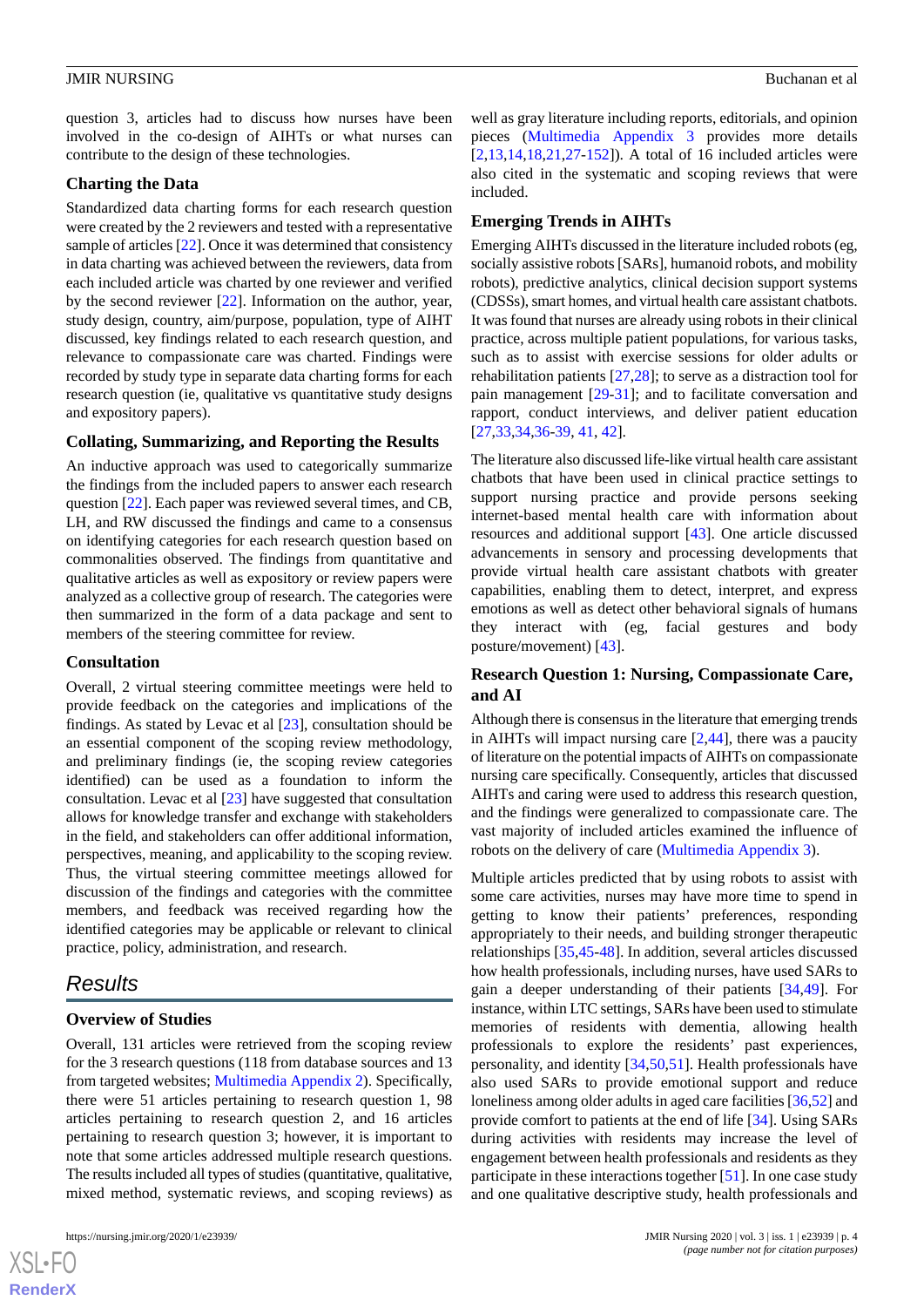students noted that the use of SARs has led to deeper relationships and increased rapport between health professionals and residents [[28](#page-8-12)[,34](#page-8-16)].

Other articles provided anecdotal evidence suggesting that AIHTs could potentially have detrimental effects [[34](#page-8-16)[,52](#page-9-9)-[57\]](#page-9-10). When health professionals used SARs with residents in LTC, some patients have become agitated and others have become distressed when nurses have taken the robot away from residents [[52](#page-9-9)[,53](#page-9-11)]. If nurses use robotic devices to monitor adherence to treatment, one article suggested that this has the potential to cause embarrassment or anger among patients, weakening the therapeutic relationship and creating tension [[54\]](#page-9-12). In addition, using robots with patients was viewed as infantilizing older adults [[34](#page-8-16)[,55](#page-9-13),[56\]](#page-9-14). Several other articles also noted that health professionals such as nurses could be considered guilty of intentionally deceiving patients if the patients are not able to recognize that the robot is not real [[53](#page-9-11)[,56](#page-9-14),[57\]](#page-9-10). Authors writing from this perspective suggest that AIHTs may negatively impact the patient and caregiver experience of caring and are apprehensive about the potential effect of this technology on nurses' ability to engage in caring interactions with patients [[34](#page-8-16)[,52](#page-9-9)-[57\]](#page-9-10).

# **Research Question 2: Implications of AI on Clinical Practice, Administration, and Policy**

AI has potential implications on various established domains of nursing. The results of this question and their implications on the domains of clinical practice, administration, and policy are outlined in the following sections.

# *Clinical Practice*

There is a consensus among authors that AIHTs will not directly replace nurses in the near future [[2,](#page-7-1)[13](#page-7-10),[14,](#page-7-11)[48](#page-9-5),[58\]](#page-9-15). However, it is envisioned that there will be new nurse-patient interactions involving AIHTs in clinical practice that may augment nursing practice and the delivery of safe, high-quality care [\[14](#page-7-11)]. These emerging nursing-AI interactions will necessitate the reconceptualization of nursing practice, resulting in new nursing roles, new virtual care delivery models, and new workflows [[2](#page-7-1)[,48](#page-9-5),[59\]](#page-9-16). In addition, there will likely be increased demand for virtual health care assistant chatbots to support remote patient monitoring and virtual models of care [[42,](#page-9-1)[59](#page-9-16),[60\]](#page-9-17).

It is also reported that AIHTs have the potential to streamline workflow processes and improve the accuracy and efficiency of care provided in diverse clinical settings [\[14](#page-7-11)]. Specifically, it is presumed that AIHTs have the potential to decrease nurses' physical and cognitive workload [[61\]](#page-9-18). A few articles reported that robotic devices and other AIHTs can be used to collect demographic and health-related information, including patient histories, allowing nurses more time for patient care [\[31](#page-8-14),[62,](#page-9-19)[63\]](#page-9-20).

In the LTC sector, there is evidence that robotic devices have been used to assist nurses in meeting residents' hygiene and care needs (eg, toileting, lifting/transferring, and meal delivery), demonstrating the potential for these tools to reduce nursing workload in this clinical setting [[21](#page-8-5)[,64](#page-9-21)-[67\]](#page-10-0). AIHTs such as CDSSs have also been used by nurses in this sector to tailor the residents' plan of care based on their preferences for activities

and personal care, thereby enhancing person-centered care and maximizing the staff's time [[68\]](#page-10-1).

In the hospital sector, AIHTs such as predictive algorithms and CDSSs have been shown to improve decision making and nursing activities (eg, documentation), allowing more time for patient care [[69](#page-10-2)[-76](#page-10-3)]. For example, one study noted that a predictive algorithm used for the identification of nursing diagnoses reduced the time spent on decision making from 35.5 min to 19.8 min [[61\]](#page-9-18). Multiple articles also noted that predictive algorithms can assist nurses with faster detection of patient changes and more efficient timely care [\[77](#page-10-4)-[79\]](#page-10-5).

#### *Administration*

The literature reviewed identified many applications of AIHTs in administration. For example, AIHTs may be used to schedule nursing tasks and assign patients to rooms [[66\]](#page-10-6). AIHTs may also help to reduce the documentation burden [[80\]](#page-10-7) and assist with the scheduling of patient appointments [[73\]](#page-10-8). One article suggested that modifications to the administration and scheduling of staff in LTC settings are needed to accommodate the emerging AIHTs [\[81](#page-10-9)]. It is also predicted that some administrative tasks that are currently performed solely by regulated staff will become more complex and require some automation [\[14](#page-7-11),[82\]](#page-10-10). Furthermore, new administration roles for nurse leaders are predicted to emerge [\[13](#page-7-10)]. One article predicted that nurses may act as case and information navigators [\[13](#page-7-10)] using AIHTs to assist in organizing and prioritizing patient care transitions through the health system.

#### *Policy*

Several authors suggested that with the integration of AI, new policies will be necessary to address concerns related to patient safety and ethical practice [[14,](#page-7-11)[43](#page-9-2)]. One such concern relates to unintended consequences associated with the use of AIHTs that might potentially impact patients' health and well-being [[43\]](#page-9-2). For example, patients may be harmed because of technology failures or malfunctioning of robots [[37\]](#page-8-20). Furthermore, without adequate protection of data, patient privacy could be jeopardized [[35\]](#page-8-19). In addition, there were concerns in the literature about the use of predictive analytics to guide clinical decision making. Unlike other risk prediction tools that show how risk scores are calculated, when using predictive analytics, it is not always possible to identify the factors used in the clinical assessment and determination of risk [[58\]](#page-9-15). Therefore, who would be deemed responsible if an error were to occur was not clear [[43\]](#page-9-2).

The importance of identifying and addressing real or potential health inequities related to AIHTs was also noted in the literature [[62\]](#page-9-19). For instance, although these technologies have the potential to enhance access to care and health service delivery, they may also accentuate health inequities by increasing the digital divide [[62\]](#page-9-19). Due diligence is required to ensure that vulnerable populations and people in rural and remote areas have access to continuous coordinated care [[62\]](#page-9-19). In reality, people in rural and remote areas may have a greater need for virtual care and remote patient monitoring than people living in urban areas [[83\]](#page-10-11).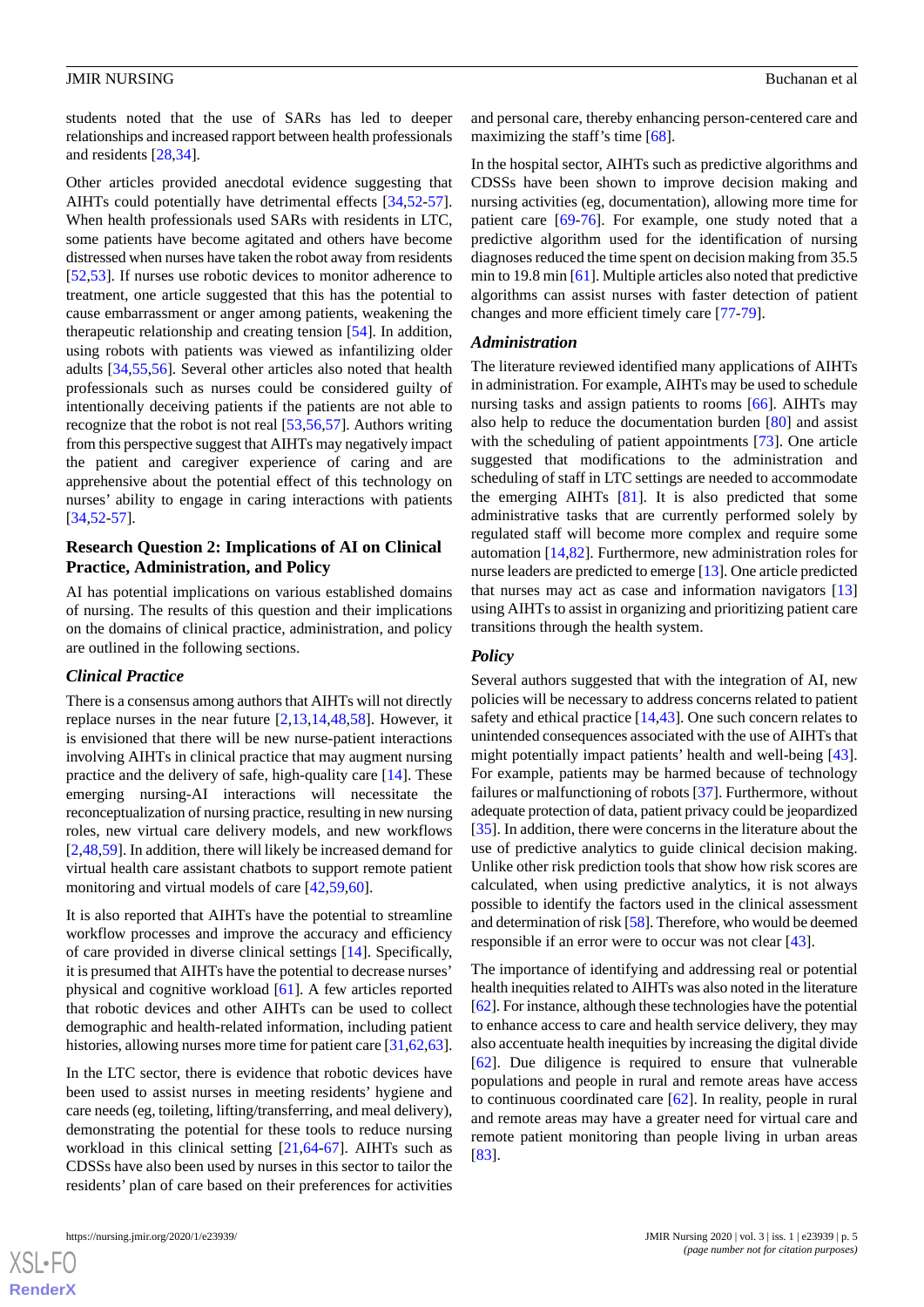# **Research Question 3: Nursing Research and Co-Design of AIHTs**

Although 2 articles noted that nurse researchers are in a natural position to contribute to the research on and development of AIHTs to ensure a smooth transition from development to clinical practice [[70](#page-10-12)[,84](#page-10-13)], this scoping review found minimal information regarding the current involvement of nurses in the research and co-design of these technologies.

In addition, 2 articles mentioned examples of projects where nurses partnered with engineers and programmers to develop robots [[2](#page-7-1)[,85](#page-10-14)]; however, there was no explanation of the specific roles and responsibilities nurses assumed while contributing to these projects. One study noted that although the involvement of nurses in the conceptual, research, and developmental stages of any new product or system is integral, nurses are often involved in testing or evaluating a product when major functional changes to the technology may not be possible [[85\]](#page-10-14). Although nurses are frequently employed by engineering companies in the sales or marketing of products, they are less involved in research and development activities [[85\]](#page-10-14).

The literature also described several barriers that could influence the involvement of nurses in the co-design process and other barriers that may impede the implementation of these technologies. Communication barriers may arise because of nurses and information technology (IT) experts being unfamiliar with each other's field of practice [[86\]](#page-10-15). In addition, nurses may not be familiar with the technical terms used by IT experts, and IT experts may not understand nursing concepts. In one study, both groups learned to overcome communication barriers by avoiding the use of technical jargon and by meeting frequently to reduce communication errors [[86\]](#page-10-15). At an organizational level, the cost of hiring doctorally prepared nurses to lead innovative projects and a lack of organizational support for the inclusion of nurses in a data science strategy may also prevent involvement in co-design [\[70](#page-10-12)].

Multiple articles discussed the skills, knowledge, and expertise that nurses can contribute to the co-design of AIHTs [[2](#page-7-1)[,63](#page-9-20),[85](#page-10-14)[-87](#page-10-16)]. Nurses uniquely understand the complexities of the health care environment [[63\]](#page-9-20), including what works, what does not work, and what can be done to improve patient experiences and health outcomes [\[85\]](#page-10-14). Given the key role nurses play in supporting the physical and psychological health of persons and families, nurses are in a unique position to advocate for the needs and preferences of patients [\[87](#page-10-16)] and identify the ways patients are best served by technology [[88\]](#page-11-0).

# *Discussion*

#### **Overview**

 $X$ SL•FO **[RenderX](http://www.renderx.com/)**

The principal aim of this review is to summarize the findings of 3 research questions that explored emerging trends in AIHTs and their potential influence on the roles and functions of nurses and the delivery of compassionate care over the next 10 years and beyond. The implications of the findings for clinical practice, policy, administration, and research are discussed in more detail in the following sections.

### **Nursing Practice**

As mentioned previously, there is a dearth of literature on the topic of compassionate care, nursing, and AI. Most of the included articles focused on robots and caring within health care in general, and there were mixed findings about the potential influence of AIHTs on the delivery of compassionate nursing care.

The integration of AIHTs into health organizations will have significant implications for nurses across all domains of practice. Implications for clinical practice were reported in the literature, with some articles discussing the potential for robots to reduce nursing workload by assisting with activities of daily living [[21,](#page-8-5)[64-](#page-9-21)[67\]](#page-10-0). One potential unintended consequence of this emerging trend is the concern that nurses may actually spend less time with their patients or be given a larger patient workload as a result. Therefore, the implementation of these AIHTs in any practice setting must be closely monitored to ensure that nurses and other health professionals use them to augment and enhance care and not replace it.

Strong and proactive nursing leadership in all roles, sectors, and domains will be required to effectively implement these technologies in ways that preserve person-centered compassionate care. The new and evolving nursing care delivery models that are envisioned will require strong leadership from nurse executives, who will play a significant leadership role in identifying the requisite competencies for direct care providers who will be using AIHTs in practice.

New opportunities may arise for nurses to work as care coordinators, using AIHTs such as robots to assist with patient care activities or as case managers who remotely monitor a caseload of patients using smart home technology [[13\]](#page-7-10). Nurses have been encouraged to imagine the possibilities that can be actualized through the convergence of nursing, technology, and caring [[64,](#page-9-21)[153](#page-13-1)]. Several articles in this review suggested new possibilities for the delivery of compassionate nursing care. For instance, using robotic devices to assist nurses may result in patients having their needs met in a timelier manner and the enrichment of the nurse-patient relationship [\[34](#page-8-16),[46-](#page-9-22)[48\]](#page-9-5). Furthermore, in LTC settings, health professionals have reportedly used SARs to enhance resident care by reducing loneliness and improving mood among persons diagnosed as having dementia [\[36](#page-8-17),[55\]](#page-9-13) and to provide comfort to patients at the end of life [\[34](#page-8-16)].

However, concerns have been raised that the use of robots in clinical practice is deceptive for some patients [\[57](#page-9-10)], creates tension [\[54](#page-9-12)], infantilizes older adults [[34](#page-8-16)[,55](#page-9-13),[56\]](#page-9-14), and may promote culturally insensitive care [[89\]](#page-11-1), which could serve to weaken the therapeutic relationships among nurses and those they care for. Given these mixed findings, it is crucial that nurses understand the needs and preferences of residents, families, and caregivers before introducing SARs, and they must continuously monitor how the resident is responding to the robot [\[34](#page-8-16),[55\]](#page-9-13). Clarifying expectations about robots has been suggested as a means of preventing deception [\[53](#page-9-11)].

Finally, the delivery of person-centered compassionate care necessitates cultural sensitivity, and nurses must recognize the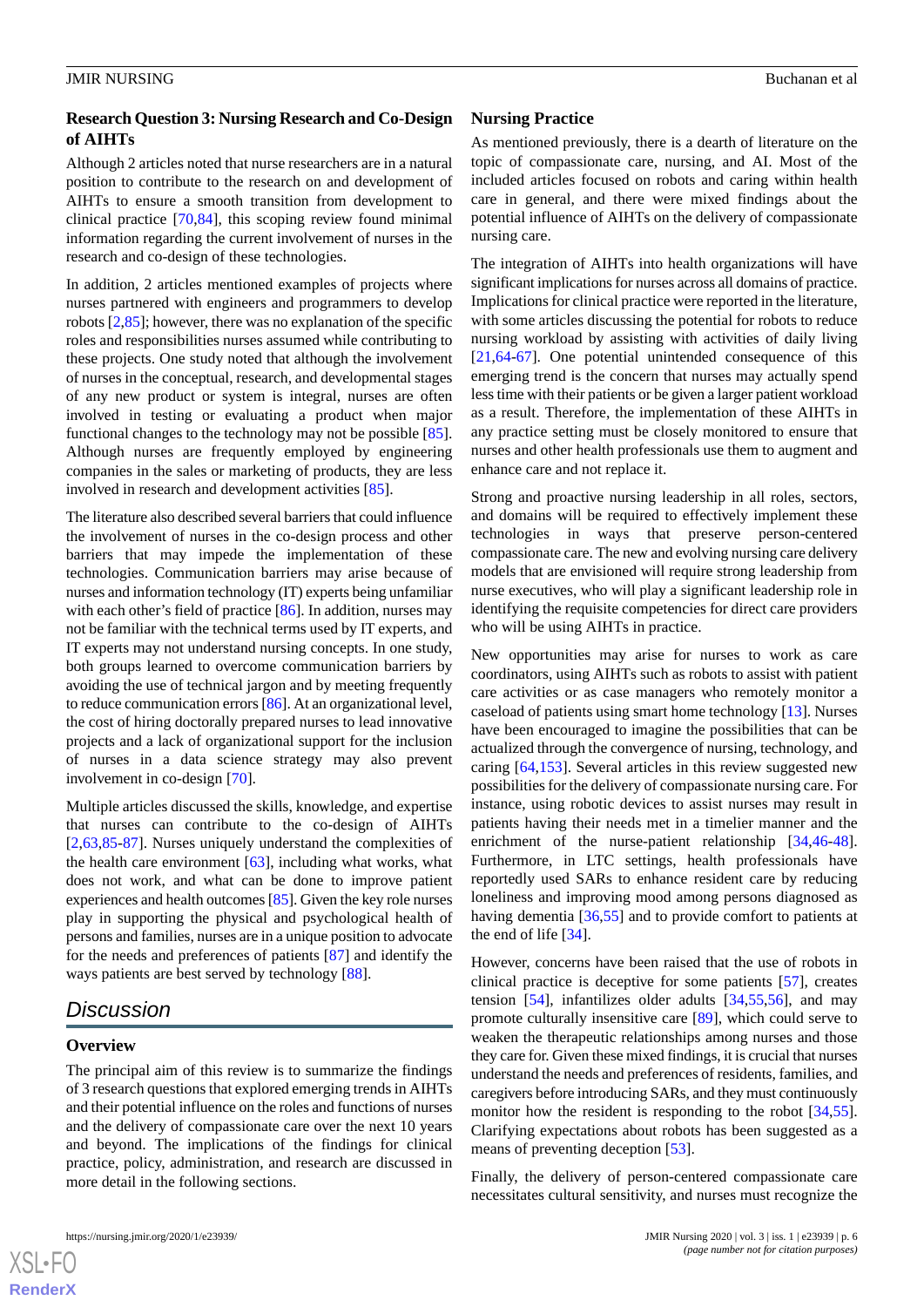inability of robots to recognize cultural cues and respond appropriately [\[89](#page-11-1)]. It may be useful to hold forums for nurse leaders that will stimulate discussion about the best implementation approaches. This approach could help ensure that AIHTs are integrated into nursing practice in a way that aligns with compassionate care and other nursing values.

#### **Nursing Policy**

The results of this review identified the need to develop new policies to support the integration of AIHTs into nursing practice in ways that will promote patient safety and high-quality care. The integration of AI in nursing will require strong leadership to develop new policies and procedures to support new models of care, new nursing roles, new workflows, and potential changes to the nursing scope of practice. For example, it will be necessary for regulatory bodies to develop or revise standards of practice that articulate nurses' accountabilities for clinical judgment and decision making when using predictive analytics. To address these concerns, professional codes of ethics and standards of practice will require clear stipulations that the use of digital health technologies such as AI are intended to augment rather than replace nurses' clinical judgment [\[2,](#page-7-1)[90\]](#page-11-2). In the United States, the American Nurses Association's *Code of Ethics for Nurses with Interpretive Statements* has begun to address this concern by stating, "Systems and technologies that assist in clinical practice are adjunct to, not replacements for, the nurse's knowledge and skill" [[154\]](#page-13-2). In addition, policies are needed to promote patient safety and ethical practice because patients are at risk for harm related to technology failures [[37\]](#page-8-20), and privacy breaches could jeopardize patient information [[35\]](#page-8-19). Finally, to ensure AIHTs do not accentuate health inequities, policy makers will need to ensure that there is adequate telecommunication infrastructure in remote areas so that AIHTs can be used in these settings [\[62](#page-9-19)].

#### **Nursing Administration**

The results of the review found numerous implications for nursing administration. Some articles discussed the use of AIHTs to assist nurses with automated analysis of patient data [[69](#page-10-2)[-76](#page-10-3)]. Other administration applications of AIHTs included scheduling nursing tasks [\[66](#page-10-6)], reducing documentation burden [[80\]](#page-10-7), and assisting nurses with triaging patients through AIHT computer systems [[14\]](#page-7-11), which could potentially aid in streamlining workflow processes and improving the efficiency and accuracy of patient care provided. It is also predicted that the integration of AI in nursing will give rise to new nursing care delivery models and new nursing administration roles [[48\]](#page-9-5).

#### **Nursing Research**

The paucity of literature has shown that the study of AI and compassionate care is still in its infancy, and more research on this topic is required. In addition, given that most research conducted on the topic of AIHTs and caring has focused on the use of robots, future research should explore how other types of AIHTs may influence the delivery of compassionate care. As AIHTs become increasingly integrated into nursing practice, it is also essential that increased support and funding is provided to identify best practices for optimal implementation across the

care continuum. In collaboration with other health disciplines, nurses are in an ideal position to lead research on AI and compassionate care, given that compassionate care is a core tenet of the nursing profession.

Several authors have described the clinical and research expertise nurses can bring to the co-design of AIHTs [\[70](#page-10-12),[84\]](#page-10-13); however, this scoping review found minimal information regarding the current involvement of nurses in co-design. Our findings align with those of other authors who have noted the paucity of information regarding how nurses are involved in the co-design of AIHTs [[91,](#page-11-3)[92](#page-11-4)]. Given the valuable contributions nurses can bring to the co-design of these technologies, nurse executives should advocate for the establishment of clinical nursing informatics officers in health organizations to guide the procurement, design, and implementation of AIHTs. Increased nursing input in the co-design of AIHTs will help ensure that these technologies serve to enhance the delivery of compassionate care and not hinder it. Furthermore, nursing leadership will be needed at both the executive and staff nurse levels to promote nursing and patient engagement in co-design activities focused on AIHTs.

#### **Limitations**

Several limitations must be considered when interpreting the findings. Because of accessibility issues and organizational licensing restrictions, computer science and engineering databases were not searched for this scoping review, which may have led to research gaps. It is recommended that future reviews on the topic of AI and nursing use these databases. Non-English papers were excluded from this review, and the reference lists of included studies were not searched. Thus, it is likely that this review missed some relevant articles. In addition, as mentioned previously, for research question 1, the reviewers generalized the findings from articles that discussed *nursing and caring* to *nursing and compassionate care* because of the paucity of literature specifically pertaining to compassionate care. This approach uses an element of reviewer judgment while screening articles and may have influenced the final articles included in the review. Finally, the reviewers did not use Cohen kappa to calculate interrater agreement during title and abstract screening and instead used a percentage agreement (97% agreement). Although this was done for feasibility purposes, it is recognized that percentage agreement is not as reliable as Cohen kappa.

#### **Conclusions**

AI has already begun to shape nursing roles, workflows, and the nurse-patient relationship. To our knowledge, this is the first scoping review to have mapped the breadth and depth of evidence concerning the current and predicted influences of AI technologies on compassionate care and the domains of nursing. With the anticipated growth of AI in nursing, the findings of this review will help nurse leaders at all levels and across all sectors to proactively shape the nursing-AI interface, ensuring alignment with core nursing values that promote ethical, safe, high-quality, and person-centered compassionate care for patients, families, and caregivers.

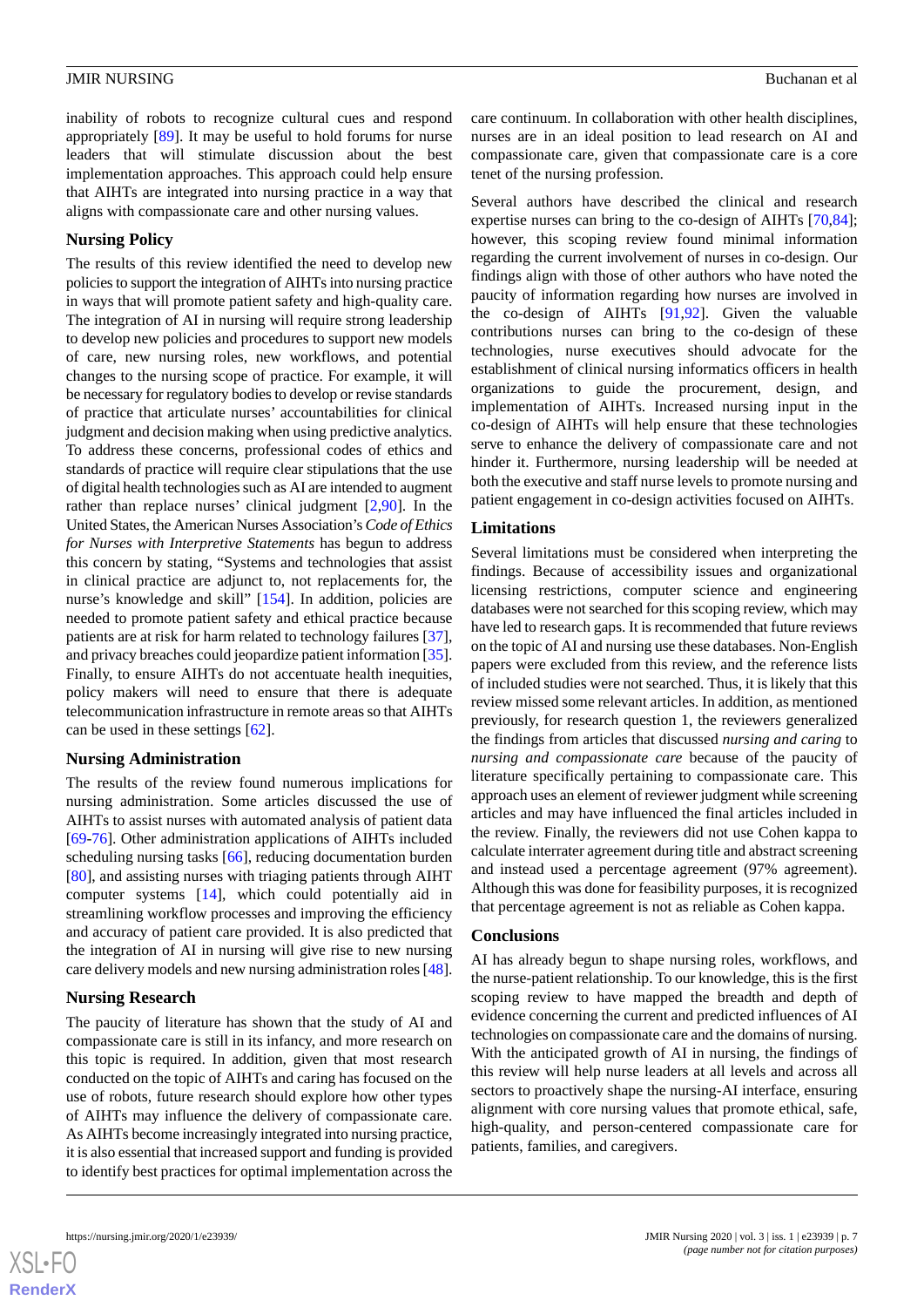### **Acknowledgments**

The authors would like to thank the steering committee for their ongoing contributions to this project: Jocelyn Bennett, Vanessa Burkoski, Connie Cameron, Roxanne Champagne, Cindy Fajardo, Cathryn Hoy, Vicki Lejambe, Lisa Machado, Shirley Viaje, Bethany Kwok, Kaiyan Fu, and Angela Preocanin. The authors also gratefully thank Marina Englesakis, information specialist at the University Health Network in Toronto, and Erica D'Souza for her assistance with project coordination. This project was jointly funded by Associated Medical Services (AMS) Healthcare and RNAO. The authors thank Doris Grinspun, chief executive officer (CEO) of RNAO, and Gail Paech, CEO of AMS Healthcare, for their support and contributions to this project.

# **Conflicts of Interest**

<span id="page-7-13"></span>None declared.

# **Multimedia Appendix 1**

<span id="page-7-14"></span>MEDLINE search strategy. [[DOCX File , 719 KB-Multimedia Appendix 1\]](https://jmir.org/api/download?alt_name=nursing_v3i1e23939_app1.docx&filename=5d52dd1a1e9cc2524660b43678036dd7.docx)

# **Multimedia Appendix 2**

<span id="page-7-15"></span>PRISMA (Preferred Reporting Items for Systematic Reviews and Meta-Analyses) diagram. [[DOCX File , 16 KB](https://jmir.org/api/download?alt_name=nursing_v3i1e23939_app2.docx&filename=af370e005b5ee79e15b8f3f0ea3624fd.docx)-[Multimedia Appendix 2\]](https://jmir.org/api/download?alt_name=nursing_v3i1e23939_app2.docx&filename=af370e005b5ee79e15b8f3f0ea3624fd.docx)

# **Multimedia Appendix 3**

<span id="page-7-0"></span>Table of article characteristics. [[DOCX File , 64 KB](https://jmir.org/api/download?alt_name=nursing_v3i1e23939_app3.docx&filename=dd2e379ccfe63d72ae530a7c6d0555ba.docx)-[Multimedia Appendix 3\]](https://jmir.org/api/download?alt_name=nursing_v3i1e23939_app3.docx&filename=dd2e379ccfe63d72ae530a7c6d0555ba.docx)

#### <span id="page-7-1"></span>**References**

- <span id="page-7-2"></span>1. Lexico. Artificial intelligence. Lexico US Dictionary. 2019. URL: [https://www.lexico.com/en/definition/artificial\\_intelligence](https://www.lexico.com/en/definition/artificial_intelligence) [accessed 2020-08-31]
- <span id="page-7-3"></span>2. Robert N. How artificial intelligence is changing nursing. Nurs Manage 2019 Sep;50(9):30-39. [doi: [10.1097/01.NUMA.0000578988.56622.21](http://dx.doi.org/10.1097/01.NUMA.0000578988.56622.21)] [Medline: [31425440](http://www.ncbi.nlm.nih.gov/entrez/query.fcgi?cmd=Retrieve&db=PubMed&list_uids=31425440&dopt=Abstract)]
- <span id="page-7-4"></span>3. Registered Nurses' Association of Ontario. Professionalism in nursing. Toronto: Registered Nurses' Association of Ontario; 2007. URL: https://mao.ca/sites/rnao-ca/files/Professionalism\_in\_Nursing.pdf [accessed 2020-08-31]
- <span id="page-7-5"></span>4. Gaut D, Leninger M. Caring: The Compassionate Healer. Denver: National League for Nursing Press; 1991.
- 5. Curtis K. Compassion is an essential component of good nursing care and can be conveyed through the smallest actions. Evid Based Nurs 2015 Jul;18(3):95. [doi: [10.1136/eb-2014-102025\]](http://dx.doi.org/10.1136/eb-2014-102025) [Medline: [25673277\]](http://www.ncbi.nlm.nih.gov/entrez/query.fcgi?cmd=Retrieve&db=PubMed&list_uids=25673277&dopt=Abstract)
- <span id="page-7-6"></span>6. Chambers C, Ryder E. Compassion and Caring In Nursing. Abingdon, UK: Radcliffe Publishing; 2009.
- 7. Canadian Nurses Association. Framework for the practice of registered nurses in Canada. 2015. URL: [https://tinyurl.com/](https://tinyurl.com/yxcgu3hn) [yxcgu3hn](https://tinyurl.com/yxcgu3hn) [accessed 2019-11-12]
- <span id="page-7-8"></span><span id="page-7-7"></span>8. Australian Nursing and Midwifery Federation. Nursing practice. 2018. URL: [http://anmf.org.au/documents/policies/](http://anmf.org.au/documents/policies/P_Nursing_practice.pdf) [P\\_Nursing\\_practice.pdf](http://anmf.org.au/documents/policies/P_Nursing_practice.pdf) [accessed 2020-09-30]
- <span id="page-7-9"></span>9. American Nurses Association. Nursing scope and standards of practice (3rd edition). 2015. URL: [https://www.](https://www.nursingworld.org/nurses-books/nursing-scope-and-standards-of-practice-3rd-ed/) [nursingworld.org/nurses-books/nursing-scope-and-standards-of-practice-3rd-ed/](https://www.nursingworld.org/nurses-books/nursing-scope-and-standards-of-practice-3rd-ed/) [accessed 2020-01-10]
- <span id="page-7-10"></span>10. Sharp S, McAllister M, Broadbent M. The vital blend of clinical competence and compassion: How patients experience person-centred care. Contemp Nurse 2016;52(2-3):300-312. [doi: [10.1080/10376178.2015.1020981\]](http://dx.doi.org/10.1080/10376178.2015.1020981) [Medline: [26077823](http://www.ncbi.nlm.nih.gov/entrez/query.fcgi?cmd=Retrieve&db=PubMed&list_uids=26077823&dopt=Abstract)]
- 11. Perez-Bret E, Altisent R, Rocafort J. Definition of compassion in healthcare: a systematic literature review. Int J Palliat Nurs 2016 Dec;22(12):599-606. [doi: [10.12968/ijpn.2016.22.12.599\]](http://dx.doi.org/10.12968/ijpn.2016.22.12.599) [Medline: [27992278\]](http://www.ncbi.nlm.nih.gov/entrez/query.fcgi?cmd=Retrieve&db=PubMed&list_uids=27992278&dopt=Abstract)
- <span id="page-7-11"></span>12. Associated Medical Services (AMS) Healthcare. Compassion in a technological world: Advancing AMS' strategic aims. 2018. URL:<http://www.ams-inc.on.ca/wp-content/uploads/2019/01/Compassion-in-a-Tech-World.pdf> [accessed 2019-11-12]
- <span id="page-7-12"></span>13. Booth R. Informatics and Nursing in a Post-Nursing Informatics World: Future Directions for Nurses in an Automated, Artificially Intelligent, Social-Networked Healthcare Environment. Nurs Leadersh 2016;28(4):61-69. [doi: [10.12927/cjnl.2016.24563\]](http://dx.doi.org/10.12927/cjnl.2016.24563) [Medline: [27122092\]](http://www.ncbi.nlm.nih.gov/entrez/query.fcgi?cmd=Retrieve&db=PubMed&list_uids=27122092&dopt=Abstract)
- 14. Secretary of State for Health and Social Care. The Topol review: Preparing the health care workforce to deliver the digital future.: NHS Health Education England; 2019. URL: [https://topol.hee.nhs.uk/wp-content/uploads/HEE-Topol-Review-2019.](https://topol.hee.nhs.uk/wp-content/uploads/HEE-Topol-Review-2019.pdf) [pdf](https://topol.hee.nhs.uk/wp-content/uploads/HEE-Topol-Review-2019.pdf) [accessed 2020-09-30]
- 15. Booth GB, Andrusyszyn M, Iwasiw C, Donelle L, Compeau D. Actor-Network Theory as a sociotechnical lens to explore the relationship of nurses and technology in practice: methodological considerations for nursing research. Nurs Inq 2016 Jun;23(2):109-120. [doi: [10.1111/nin.12118\]](http://dx.doi.org/10.1111/nin.12118) [Medline: [26531190\]](http://www.ncbi.nlm.nih.gov/entrez/query.fcgi?cmd=Retrieve&db=PubMed&list_uids=26531190&dopt=Abstract)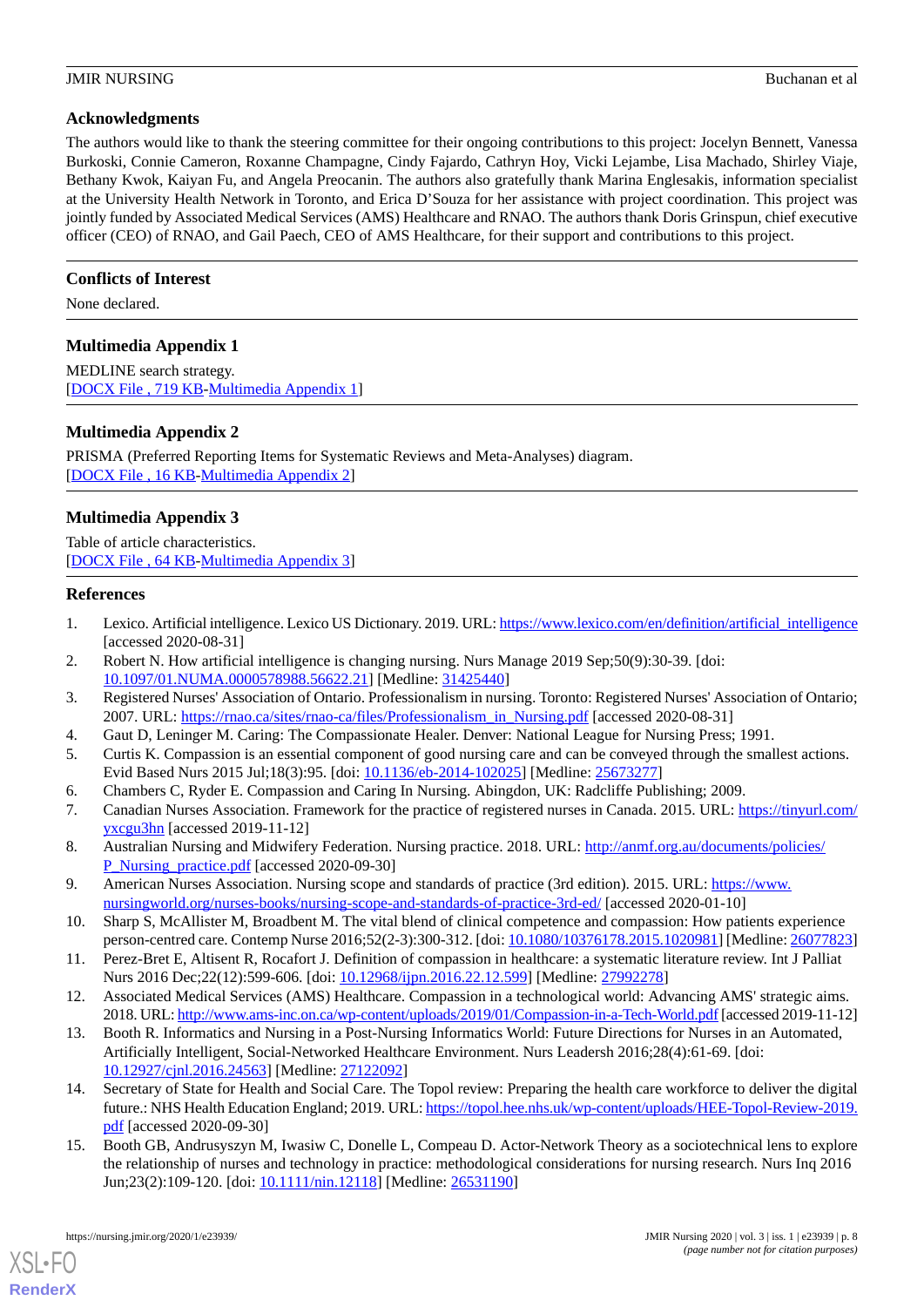- <span id="page-8-0"></span>16. Ihde D. Technology And The Lifeworld: From Garden To Earth (Indiana Series In The Philosophy Of Technology). Bloomington, IN: Indiana University Press; 1990.
- <span id="page-8-2"></span><span id="page-8-1"></span>17. Watson D, Womack J, Papadakos S. Rise of the robots: is artificial intelligence a friend or foe to nursing practice? Crit Care Nurs Q 2020;43(3):303-311. [doi: [10.1097/CNQ.0000000000000315](http://dx.doi.org/10.1097/CNQ.0000000000000315)] [Medline: [32433071](http://www.ncbi.nlm.nih.gov/entrez/query.fcgi?cmd=Retrieve&db=PubMed&list_uids=32433071&dopt=Abstract)]
- 18. Cramer EM, Seneviratne MG, Sharifi H, Ozturk A, Hernandez-Boussard T. Predicting the incidence of pressure ulcers in the intensive care unit using machine learning. EGEMS (Wash DC) 2019 Sep 05;7(1):49 [[FREE Full text](http://europepmc.org/abstract/MED/31534981)] [doi: [10.5334/egems.307\]](http://dx.doi.org/10.5334/egems.307) [Medline: [31534981](http://www.ncbi.nlm.nih.gov/entrez/query.fcgi?cmd=Retrieve&db=PubMed&list_uids=31534981&dopt=Abstract)]
- <span id="page-8-4"></span><span id="page-8-3"></span>19. Chawla N. AI, IOT and wearable technology for smart healthcare? A review. Int J Green Energy 2020 Mar;7(1):9-13 [\[FREE](https://www.academia.edu/42291101/AI_IOT_and_Wearable_Technology_for_Smart_Healthcare_A_Review) [Full text\]](https://www.academia.edu/42291101/AI_IOT_and_Wearable_Technology_for_Smart_Healthcare_A_Review)
- <span id="page-8-5"></span>20. Gionet K. Meet Tess: the mental health chatbot that thinks like a therapist. 2018. URL: [https://www.theguardian.com/](https://www.theguardian.com/society/2018/apr/25/meet-tess-the-mental-health-chatbot-that-thinks-like-a-therapist) [society/2018/apr/25/meet-tess-the-mental-health-chatbot-that-thinks-like-a-therapist](https://www.theguardian.com/society/2018/apr/25/meet-tess-the-mental-health-chatbot-that-thinks-like-a-therapist) [accessed 2020-11-04]
- <span id="page-8-6"></span>21. Maalouf N, Sidaoui A, Elhajj IH, Asmar D. Robotics in Nursing: a scoping review. J Nurs Scholarsh 2018 Nov;50(6):590-600. [doi: [10.1111/jnu.12424\]](http://dx.doi.org/10.1111/jnu.12424) [Medline: [30260093](http://www.ncbi.nlm.nih.gov/entrez/query.fcgi?cmd=Retrieve&db=PubMed&list_uids=30260093&dopt=Abstract)]
- <span id="page-8-7"></span>22. Buchanan C, Howitt ML, Wilson R, Booth RG, Risling T, Bamford M. Nursing in the age of artificial intelligence: protocol for a scoping review. JMIR Res Protoc 2020 Apr 16;9(4):e17490 [\[FREE Full text\]](https://www.researchprotocols.org/2020/4/e17490/) [doi: [10.2196/17490](http://dx.doi.org/10.2196/17490)] [Medline: [32297873\]](http://www.ncbi.nlm.nih.gov/entrez/query.fcgi?cmd=Retrieve&db=PubMed&list_uids=32297873&dopt=Abstract)
- <span id="page-8-8"></span>23. Levac D, Colquhoun H, O'Brien KK. Scoping studies: advancing the methodology. Implement Sci 2010 Sep 20;5:69 [\[FREE](https://implementationscience.biomedcentral.com/articles/10.1186/1748-5908-5-69) [Full text\]](https://implementationscience.biomedcentral.com/articles/10.1186/1748-5908-5-69) [doi: [10.1186/1748-5908-5-69\]](http://dx.doi.org/10.1186/1748-5908-5-69) [Medline: [20854677](http://www.ncbi.nlm.nih.gov/entrez/query.fcgi?cmd=Retrieve&db=PubMed&list_uids=20854677&dopt=Abstract)]
- <span id="page-8-9"></span>24. Arksey H, O'Malley L. Scoping studies: towards a methodological framework. Int J Soc Res Methodol 2005 Feb 20;8(1):19-32. [doi: [10.1080/1364557032000119616\]](http://dx.doi.org/10.1080/1364557032000119616)
- <span id="page-8-10"></span>25. Buchanan C, Howitt ML, Bamford M. Nursing and Compassionate Care in the Age of Artificial Intelligence: A Scoping Review (Registration). Open Science Framework Registries. 2020. URL:<https://doi.org/10.17605/OSF.IO/RTFJN> [accessed 2020-01-29]
- <span id="page-8-11"></span>26. Tricco AC, Lillie E, Zarin W, O'Brien KK, Colquhoun H, Levac D, et al. PRISMA extension for scoping reviews (PRISMA-ScR): checklist and explanation. Ann Intern Med 2018 Oct 02;169(7):467-473 [[FREE Full text](https://www.acpjournals.org/doi/10.7326/M18-0850?url_ver=Z39.88-2003&rfr_id=ori:rid:crossref.org&rfr_dat=cr_pub%3dpubmed)] [doi: [10.7326/M18-0850](http://dx.doi.org/10.7326/M18-0850)] [Medline: [30178033\]](http://www.ncbi.nlm.nih.gov/entrez/query.fcgi?cmd=Retrieve&db=PubMed&list_uids=30178033&dopt=Abstract)
- <span id="page-8-13"></span><span id="page-8-12"></span>27. Ujike S, Yasuhara Y, Osaka K, Sato M, Catangui E, Edo S, et al. Encounter of Pepper-CPGE for the elderly and patients with schizophrenia: an innovative strategy to improve patient's recreation, rehabilitation, and communication. J Med Invest 2019;66(1.2):50-53 [\[FREE Full text\]](https://dx.doi.org/10.2152/jmi.66.50) [doi: [10.2152/jmi.66.50\]](http://dx.doi.org/10.2152/jmi.66.50) [Medline: [31064954](http://www.ncbi.nlm.nih.gov/entrez/query.fcgi?cmd=Retrieve&db=PubMed&list_uids=31064954&dopt=Abstract)]
- 28. Tuisku O, Pekkarinen S, Hennala L, Melkas H. 'Robots do not replace a nurse with a beating heart': the publicity around a robotic innovation in elderly care. ITP 2019 Feb 04;32(1):47-67. [doi: [10.1108/itp-06-2018-0277\]](http://dx.doi.org/10.1108/itp-06-2018-0277)
- 29. Demange M, Pino M, Kerhervé H, Rigaud A, Cantegreil-Kallen I. Management of acute pain in dementia: a feasibility study of a robot-assisted intervention. J Pain Res 2019;12:1833-1846 [[FREE Full text\]](https://dx.doi.org/10.2147/JPR.S179640) [doi: [10.2147/JPR.S179640\]](http://dx.doi.org/10.2147/JPR.S179640) [Medline: [31289446](http://www.ncbi.nlm.nih.gov/entrez/query.fcgi?cmd=Retrieve&db=PubMed&list_uids=31289446&dopt=Abstract)]
- <span id="page-8-14"></span>30. Jibb L, Birnie K, Nathan P, Beran T, Hum V, Victor J, et al. Using the MEDiPORT humanoid robot to reduce procedural pain and distress in children with cancer: a pilot randomized controlled trial. Pediatr Blood Cancer 2018 Sep;65(9):e27242. [doi: [10.1002/pbc.27242](http://dx.doi.org/10.1002/pbc.27242)] [Medline: [29893482\]](http://www.ncbi.nlm.nih.gov/entrez/query.fcgi?cmd=Retrieve&db=PubMed&list_uids=29893482&dopt=Abstract)
- <span id="page-8-15"></span>31. Beran T, Ramirez-Serrano A, Vanderkooi O, Kuhn S. Humanoid robotics in health care: an exploration of children's and parents' emotional reactions. J Health Psychol 2015 Jul;20(7):984-989. [doi: [10.1177/1359105313504794](http://dx.doi.org/10.1177/1359105313504794)] [Medline: [24140615](http://www.ncbi.nlm.nih.gov/entrez/query.fcgi?cmd=Retrieve&db=PubMed&list_uids=24140615&dopt=Abstract)]
- <span id="page-8-16"></span>32. Nieto Franco F. Design and implementation of a robotic software for the assessment of pain in children. Stud Health Technol Inform 2018;250:50-54. [Medline: [29857369\]](http://www.ncbi.nlm.nih.gov/entrez/query.fcgi?cmd=Retrieve&db=PubMed&list_uids=29857369&dopt=Abstract)
- <span id="page-8-19"></span>33. Tanioka R, Sugimoto H, Yasuhara Y, Ito H, Osaka K, Zhao Y, et al. Characteristics of transactive relationship phenomena among older adults, care workers as intermediaries, and the pepper robot with care prevention gymnastics exercises. J Med Invest 2019;66(1.2):46-49 [[FREE Full text](https://dx.doi.org/10.2152/jmi.66.46)] [doi: [10.2152/jmi.66.46](http://dx.doi.org/10.2152/jmi.66.46)] [Medline: [31064953\]](http://www.ncbi.nlm.nih.gov/entrez/query.fcgi?cmd=Retrieve&db=PubMed&list_uids=31064953&dopt=Abstract)
- <span id="page-8-20"></span><span id="page-8-17"></span>34. Birks M, Bodak M, Barlas J, Harwood J, Pether M. Robotic seals as therapeutic tools in an aged care facility: a qualitative study. J Aging Res 2016;2016:8569602 [\[FREE Full text\]](https://doi.org/10.1155/2016/8569602) [doi: [10.1155/2016/8569602](http://dx.doi.org/10.1155/2016/8569602)] [Medline: [27990301\]](http://www.ncbi.nlm.nih.gov/entrez/query.fcgi?cmd=Retrieve&db=PubMed&list_uids=27990301&dopt=Abstract)
- 35. Liang H, Wu K, Weng C, Hsieh H. Nurses' views on the potential use of robots in the pediatric unit. J Pediatr Nurs 2019;47:e58-e64. [doi: [10.1016/j.pedn.2019.04.027](http://dx.doi.org/10.1016/j.pedn.2019.04.027)] [Medline: [31076190\]](http://www.ncbi.nlm.nih.gov/entrez/query.fcgi?cmd=Retrieve&db=PubMed&list_uids=31076190&dopt=Abstract)
- <span id="page-8-18"></span>36. Robinson H, Broadbent E, MacDonald B. Group sessions with paro in a nursing home: structure, observations and interviews. Australas J Ageing 2016 Jun;35(2):106-112. [doi: [10.1111/ajag.12199\]](http://dx.doi.org/10.1111/ajag.12199) [Medline: [26059390\]](http://www.ncbi.nlm.nih.gov/entrez/query.fcgi?cmd=Retrieve&db=PubMed&list_uids=26059390&dopt=Abstract)
- 37. Huisman C, Kort H. Two-year use of care robot Zora in Dutch nursing homes: an evaluation study. Healthcare (Basel) 2019 Mar 19;7(1):1-15 [[FREE Full text\]](https://www.mdpi.com/resolver?pii=healthcare7010031) [doi: [10.3390/healthcare7010031\]](http://dx.doi.org/10.3390/healthcare7010031) [Medline: [30791489](http://www.ncbi.nlm.nih.gov/entrez/query.fcgi?cmd=Retrieve&db=PubMed&list_uids=30791489&dopt=Abstract)]
- 38. Bemelmans R, Gelderblom G, Jonker P, de Witte L. How to use robot interventions in intramural psychogeriatric care; a feasibility study. Appl Nurs Res 2016 May;30:154-157. [doi: [10.1016/j.apnr.2015.07.003](http://dx.doi.org/10.1016/j.apnr.2015.07.003)] [Medline: [27091271](http://www.ncbi.nlm.nih.gov/entrez/query.fcgi?cmd=Retrieve&db=PubMed&list_uids=27091271&dopt=Abstract)]
- 39. Boumans R, van Meulen F, Hindriks K, Neerincx M, Olde Rikkert MG. Robot for health data acquisition among older adults: a pilot randomised controlled cross-over trial. BMJ Qual Saf 2019 Oct;28(10):793-799 [[FREE Full text](http://qualitysafety.bmj.com/lookup/pmidlookup?view=long&pmid=30894423)] [doi: [10.1136/bmjqs-2018-008977\]](http://dx.doi.org/10.1136/bmjqs-2018-008977) [Medline: [30894423\]](http://www.ncbi.nlm.nih.gov/entrez/query.fcgi?cmd=Retrieve&db=PubMed&list_uids=30894423&dopt=Abstract)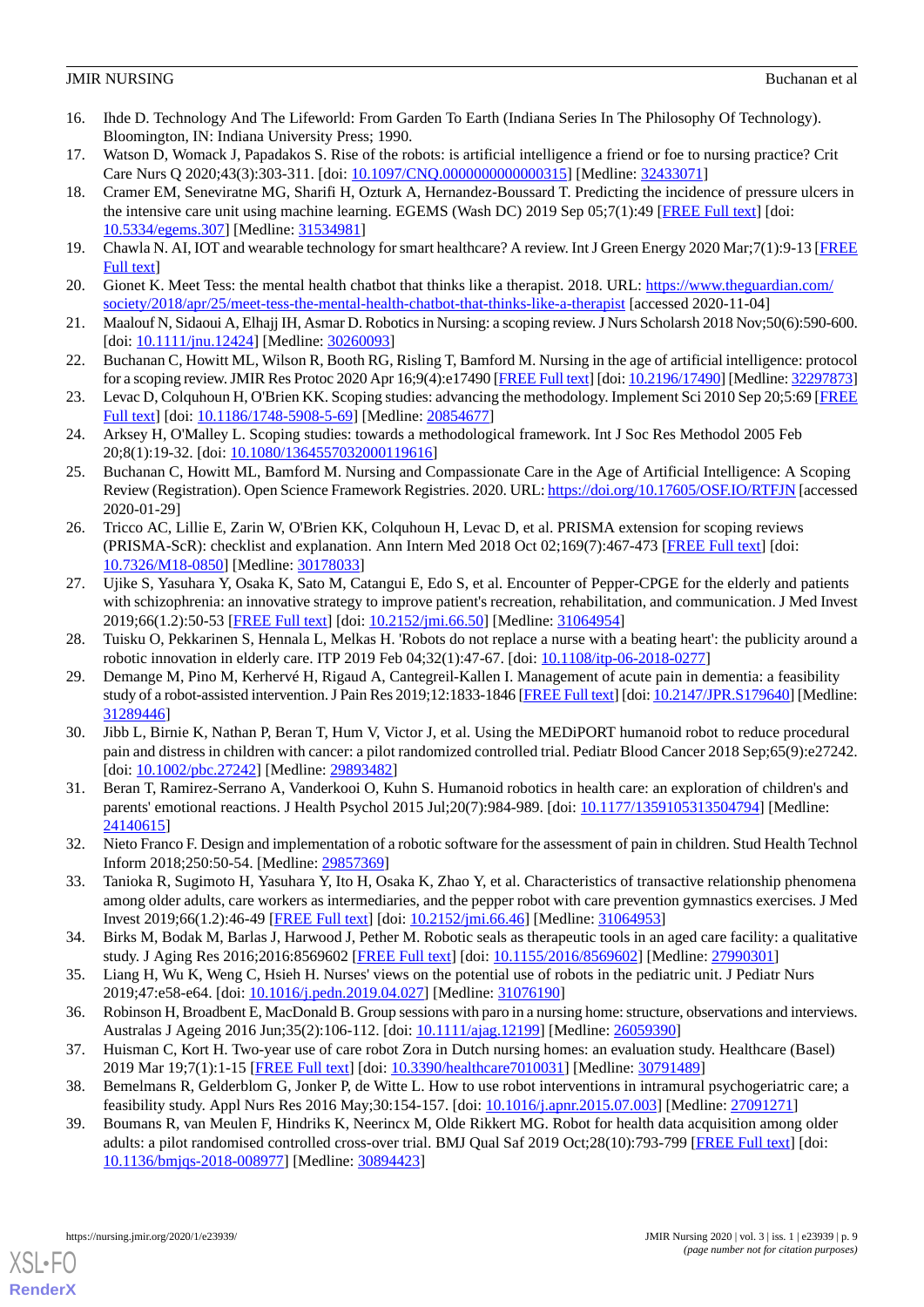- 40. Jones C, Moyle W, Murfield J, Draper B, Shum D, Beattie E, et al. Does cognitive impairment and agitation in dementia influence intervention effectiveness? Findings from a cluster-randomized-controlled trial with the therapeutic robot, Paro. J Am Med Dir Assoc 2018 Jul;19(7):623-626. [doi: [10.1016/j.jamda.2018.02.014\]](http://dx.doi.org/10.1016/j.jamda.2018.02.014) [Medline: [29656838](http://www.ncbi.nlm.nih.gov/entrez/query.fcgi?cmd=Retrieve&db=PubMed&list_uids=29656838&dopt=Abstract)]
- <span id="page-9-1"></span><span id="page-9-0"></span>41. Sicurella T, Fitzsimmons V. Robotic pet therapy in long-term care. Nursing 2016 Jun;46(6):55-57. [doi: [10.1097/01.NURSE.0000482265.32133.f6\]](http://dx.doi.org/10.1097/01.NURSE.0000482265.32133.f6) [Medline: [27192075\]](http://www.ncbi.nlm.nih.gov/entrez/query.fcgi?cmd=Retrieve&db=PubMed&list_uids=27192075&dopt=Abstract)
- <span id="page-9-2"></span>42. Miller E, Polson D. Apps, avatars, and robots: the future of mental healthcare. Issues Ment Health Nurs 2019 Mar;40(3):208-214. [doi: [10.1080/01612840.2018.1524535](http://dx.doi.org/10.1080/01612840.2018.1524535)] [Medline: [30605359](http://www.ncbi.nlm.nih.gov/entrez/query.fcgi?cmd=Retrieve&db=PubMed&list_uids=30605359&dopt=Abstract)]
- <span id="page-9-3"></span>43. Luxton DD. Recommendations for the ethical use and design of artificial intelligent care providers. Artif Intell Med 2014 Sep;62(1):1-10. [doi: [10.1016/j.artmed.2014.06.004](http://dx.doi.org/10.1016/j.artmed.2014.06.004)] [Medline: [25059820](http://www.ncbi.nlm.nih.gov/entrez/query.fcgi?cmd=Retrieve&db=PubMed&list_uids=25059820&dopt=Abstract)]
- <span id="page-9-4"></span>44. Tanioka T, Yasuhara Y, Dino MJ, Kai Y, Locsin RC, Schoenhofer SO. Disruptive engagements with technologies, robotics, and caring: advancing the transactive relationship theory of nursing. Nurs Adm Q 2019;43(4):313-321. [doi: [10.1097/NAQ.0000000000000365](http://dx.doi.org/10.1097/NAQ.0000000000000365)] [Medline: [31479051\]](http://www.ncbi.nlm.nih.gov/entrez/query.fcgi?cmd=Retrieve&db=PubMed&list_uids=31479051&dopt=Abstract)
- <span id="page-9-22"></span>45. Beck J. Are we ready for AI? Why innovation in tech needs to be matched by investment in people. Eurohealth. 2019. URL: <https://apps.who.int/iris/handle/10665/327753> [accessed 2020-08-31]
- 46. Kriegel J, Grabner V, Tuttle-Weidinger L, Ehrenmüller I. Socially assistive robots (SAR) in in-patient care for the elderly. Stud Health Technol Inform 2019;260:178-185. [Medline: [31118335](http://www.ncbi.nlm.nih.gov/entrez/query.fcgi?cmd=Retrieve&db=PubMed&list_uids=31118335&dopt=Abstract)]
- <span id="page-9-5"></span>47. Vandemeulebroucke T, Dierckx de Casterlé B, Welbergen L, Massart M, Gastmans C. The ethics of socially assistive robots in aged care. A focus group study with older adults in flanders, belgium. J Gerontol B Psychol Sci Soc Sci 2020 Oct 16;75(9):1996-2007. [doi: [10.1093/geronb/gbz070\]](http://dx.doi.org/10.1093/geronb/gbz070) [Medline: [31131848](http://www.ncbi.nlm.nih.gov/entrez/query.fcgi?cmd=Retrieve&db=PubMed&list_uids=31131848&dopt=Abstract)]
- <span id="page-9-6"></span>48. Pepito JA, Locsin R. Can nurses remain relevant in a technologically advanced future? Int J Nurs Sci 2019 Jan 10;6(1):106-110 [[FREE Full text](https://linkinghub.elsevier.com/retrieve/pii/S2352-0132(18)30176-5)] [doi: [10.1016/j.ijnss.2018.09.013\]](http://dx.doi.org/10.1016/j.ijnss.2018.09.013) [Medline: [31406875\]](http://www.ncbi.nlm.nih.gov/entrez/query.fcgi?cmd=Retrieve&db=PubMed&list_uids=31406875&dopt=Abstract)
- <span id="page-9-8"></span><span id="page-9-7"></span>49. Tanioka T. Nursing and rehabilitative care of the elderly using humanoid robots. J Med Invest 2019;66(1.2):19-23 [\[FREE](https://dx.doi.org/10.2152/jmi.66.19) [Full text\]](https://dx.doi.org/10.2152/jmi.66.19) [doi: [10.2152/jmi.66.19\]](http://dx.doi.org/10.2152/jmi.66.19) [Medline: [31064938\]](http://www.ncbi.nlm.nih.gov/entrez/query.fcgi?cmd=Retrieve&db=PubMed&list_uids=31064938&dopt=Abstract)
- <span id="page-9-9"></span>50. Gustafsson C, Svanberg C, Müllersdorf M. Using a robotic cat in dementia care: a pilot study. J Gerontol Nurs 2015 Oct;41(10):46-56. [doi: [10.3928/00989134-20150806-44\]](http://dx.doi.org/10.3928/00989134-20150806-44) [Medline: [26488255\]](http://www.ncbi.nlm.nih.gov/entrez/query.fcgi?cmd=Retrieve&db=PubMed&list_uids=26488255&dopt=Abstract)
- 51. Pfadenhauer M, Dukat C. Robot caregiver or robot-supported caregiving? Int J of Soc Robotics 2015 Jan 30;7(3):393-406. [doi: [10.1007/s12369-015-0284-0](http://dx.doi.org/10.1007/s12369-015-0284-0)]
- <span id="page-9-11"></span>52. Moyle W, Jones C, Murfield J, Thalib L, Beattie E, Shum D, et al. Using a therapeutic companion robot for dementia symptoms in long-term care: reflections from a cluster-RCT. Aging Ment Health 2019 Mar;23(3):329-336. [doi: [10.1080/13607863.2017.1421617\]](http://dx.doi.org/10.1080/13607863.2017.1421617) [Medline: [29282989\]](http://www.ncbi.nlm.nih.gov/entrez/query.fcgi?cmd=Retrieve&db=PubMed&list_uids=29282989&dopt=Abstract)
- <span id="page-9-13"></span><span id="page-9-12"></span>53. Vandemeulebroucke T, Dierckx de Casterlé B, Gastmans C. The use of care robots in aged care: a systematic review of argument-based ethics literature. Arch Gerontol Geriatr 2018 Jan;74:15-25. [doi: [10.1016/j.archger.2017.08.014](http://dx.doi.org/10.1016/j.archger.2017.08.014)] [Medline: [28926749](http://www.ncbi.nlm.nih.gov/entrez/query.fcgi?cmd=Retrieve&db=PubMed&list_uids=28926749&dopt=Abstract)]
- <span id="page-9-14"></span>54. Zafrani O, Nimrod G. Towards a holistic approach to studying human-robot interaction in later life. Gerontologist 2019 Jan 09;59(1):e26-e36. [doi: [10.1093/geront/gny077\]](http://dx.doi.org/10.1093/geront/gny077) [Medline: [30016437](http://www.ncbi.nlm.nih.gov/entrez/query.fcgi?cmd=Retrieve&db=PubMed&list_uids=30016437&dopt=Abstract)]
- <span id="page-9-10"></span>55. Moyle W, Bramble M, Jones C, Murfield J. Care staff perceptions of a social robot called Paro and a look-alike Plush Toy: a descriptive qualitative approach. Aging Ment Health 2018 Mar;22(3):330-335. [doi: [10.1080/13607863.2016.1262820](http://dx.doi.org/10.1080/13607863.2016.1262820)] [Medline: [27967207](http://www.ncbi.nlm.nih.gov/entrez/query.fcgi?cmd=Retrieve&db=PubMed&list_uids=27967207&dopt=Abstract)]
- <span id="page-9-15"></span>56. Vandemeulebroucke T, de Casterlé BD, Gastmans C. How do older adults experience and perceive socially assistive robots in aged care: a systematic review of qualitative evidence. Aging Ment Health 2018 Feb;22(2):149-167. [doi: [10.1080/13607863.2017.1286455\]](http://dx.doi.org/10.1080/13607863.2017.1286455) [Medline: [28282732\]](http://www.ncbi.nlm.nih.gov/entrez/query.fcgi?cmd=Retrieve&db=PubMed&list_uids=28282732&dopt=Abstract)
- <span id="page-9-17"></span><span id="page-9-16"></span>57. Metzler T, Lewis L, Pope L. Could robots become authentic companions in nursing care? Nurs Philos 2016 Jan;17(1):36-48. [doi: [10.1111/nup.12101\]](http://dx.doi.org/10.1111/nup.12101) [Medline: [26333299\]](http://www.ncbi.nlm.nih.gov/entrez/query.fcgi?cmd=Retrieve&db=PubMed&list_uids=26333299&dopt=Abstract)
- 58. Lynn L. Artificial intelligence systems for complex decision-making in acute care medicine: a review. Patient Saf Surg 2019;13:6 [[FREE Full text](https://pssjournal.biomedcentral.com/articles/10.1186/s13037-019-0188-2)] [doi: [10.1186/s13037-019-0188-2\]](http://dx.doi.org/10.1186/s13037-019-0188-2) [Medline: [30733829](http://www.ncbi.nlm.nih.gov/entrez/query.fcgi?cmd=Retrieve&db=PubMed&list_uids=30733829&dopt=Abstract)]
- <span id="page-9-18"></span>59. Ackerman M, Virani T, Billings B. Digital mental health - innovations in consumer driven care. Nurs Leadersh 2017;30(3):63-72. [doi: [10.12927/cjnl.2018.25384\]](http://dx.doi.org/10.12927/cjnl.2018.25384) [Medline: [29457769](http://www.ncbi.nlm.nih.gov/entrez/query.fcgi?cmd=Retrieve&db=PubMed&list_uids=29457769&dopt=Abstract)]
- <span id="page-9-19"></span>60. Joerin A, Rauws M, Ackerman M. Psychological artificial intelligence service, Tess: delivering on-demand support to patients and their caregivers: technical report. Cureus 2019 Jan 28;11(1):e3972 [[FREE Full text](http://europepmc.org/abstract/MED/30956924)] [doi: [10.7759/cureus.3972\]](http://dx.doi.org/10.7759/cureus.3972) [Medline: [30956924](http://www.ncbi.nlm.nih.gov/entrez/query.fcgi?cmd=Retrieve&db=PubMed&list_uids=30956924&dopt=Abstract)]
- <span id="page-9-21"></span><span id="page-9-20"></span>61. Liao P, Hsu P, Chu W, Chu W. Applying artificial intelligence technology to support decision-making in nursing: a case study in Taiwan. Health Informatics J 2015 Jun; 21(2): 137-148 [\[FREE Full text](https://journals.sagepub.com/doi/10.1177/1460458213509806?url_ver=Z39.88-2003&rfr_id=ori:rid:crossref.org&rfr_dat=cr_pub%3dpubmed)] [doi: [10.1177/1460458213509806](http://dx.doi.org/10.1177/1460458213509806)] [Medline: [26021669](http://www.ncbi.nlm.nih.gov/entrez/query.fcgi?cmd=Retrieve&db=PubMed&list_uids=26021669&dopt=Abstract)]
- 62. Kuziemsky C, Maeder AJ, John O, Gogia SB, Basu A, Meher S, et al. Role of artificial intelligence within the telehealth domain. Yearb Med Inform 2019 Aug;28(1):35-40 [[FREE Full text](http://www.thieme-connect.com/DOI/DOI?10.1055/s-0039-1677897)] [doi: [10.1055/s-0039-1677897\]](http://dx.doi.org/10.1055/s-0039-1677897) [Medline: [31022750](http://www.ncbi.nlm.nih.gov/entrez/query.fcgi?cmd=Retrieve&db=PubMed&list_uids=31022750&dopt=Abstract)]
- 63. Clipper B, Batcheller J, Thomaz AL, Rozga A. Artificial Intelligence and Robotics: a nurse leader's primer. Nurse Leader 2018 Dec;16(6):379-384. [doi: [10.1016/j.mnl.2018.07.015\]](http://dx.doi.org/10.1016/j.mnl.2018.07.015)
- 64. Archibald M, Barnard A. Futurism in nursing: technology, robotics and the fundamentals of care. J Clin Nurs 2018 Jun;27(11-12):2473-2480. [doi: [10.1111/jocn.14081\]](http://dx.doi.org/10.1111/jocn.14081) [Medline: [28940657\]](http://www.ncbi.nlm.nih.gov/entrez/query.fcgi?cmd=Retrieve&db=PubMed&list_uids=28940657&dopt=Abstract)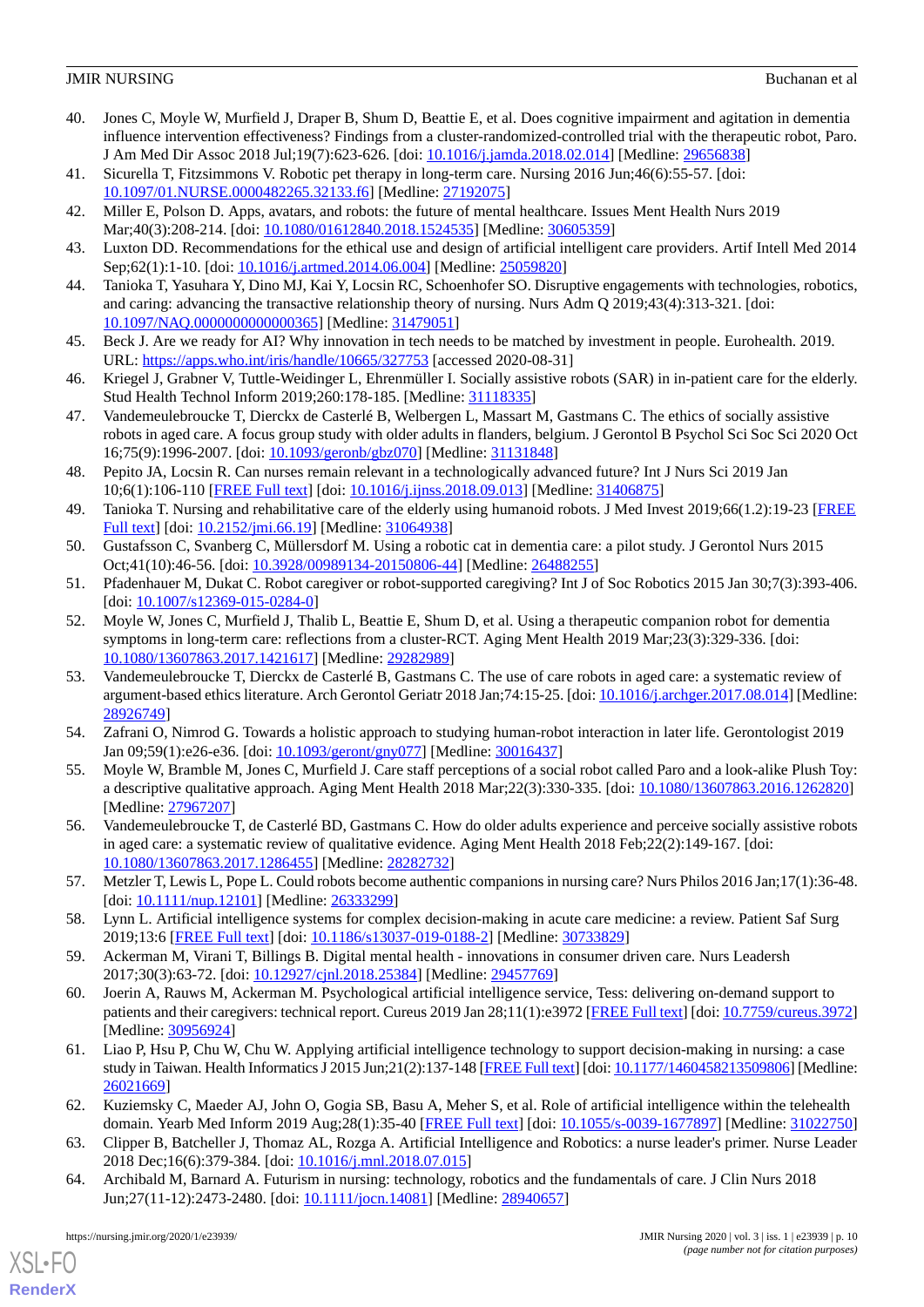- 65. Papadopoulos I, Koulouglioti C, Ali S. Views of nurses and other health and social care workers on the use of assistive humanoid and animal-like robots in health and social care: a scoping review. Contemp Nurse 2018;54(4-5):425-442. [doi: [10.1080/10376178.2018.1519374\]](http://dx.doi.org/10.1080/10376178.2018.1519374) [Medline: [30200824\]](http://www.ncbi.nlm.nih.gov/entrez/query.fcgi?cmd=Retrieve&db=PubMed&list_uids=30200824&dopt=Abstract)
- <span id="page-10-6"></span><span id="page-10-0"></span>66. Glauser W. Artificial intelligence, automation and the future of nursing. Can Nurse 2017;113(3):24-26. [Medline: [29235787](http://www.ncbi.nlm.nih.gov/entrez/query.fcgi?cmd=Retrieve&db=PubMed&list_uids=29235787&dopt=Abstract)]
- <span id="page-10-1"></span>67. Ding M, Matsubara T, Funaki Y, Ikeura R, Mukai T, Ogasawara T. Generation of comfortable lifting motion for a human transfer assistant robot. Int J Intell Robot Appl 2017 Jan 9;1(1):74-85. [doi: [10.1007/s41315-016-0009-z\]](http://dx.doi.org/10.1007/s41315-016-0009-z)
- 68. Gannod G, Abbott K, Van Haitsma K, Martindale N, Heppner A. A machine learning recommender system to tailor preference assessments to enhance person-centered care among nursing home residents. Gerontologist 2019 Jan 09;59(1):167-176 [[FREE Full text](http://europepmc.org/abstract/MED/29790930)] [doi: [10.1093/geront/gny056](http://dx.doi.org/10.1093/geront/gny056)] [Medline: [29790930\]](http://www.ncbi.nlm.nih.gov/entrez/query.fcgi?cmd=Retrieve&db=PubMed&list_uids=29790930&dopt=Abstract)
- <span id="page-10-12"></span><span id="page-10-2"></span>69. McGrow K. Artificial intelligence: essentials for nursing. Nursing 2019 Sep;49(9):46-49 [[FREE Full text](http://europepmc.org/abstract/MED/31365455)] [doi: [10.1097/01.NURSE.0000577716.57052.8d\]](http://dx.doi.org/10.1097/01.NURSE.0000577716.57052.8d) [Medline: [31365455](http://www.ncbi.nlm.nih.gov/entrez/query.fcgi?cmd=Retrieve&db=PubMed&list_uids=31365455&dopt=Abstract)]
- 70. Linnen D, Javed P, D Alfonso JN. Ripe for disruption? Adopting nurse-led data science and artificial intelligence to predict and reduce hospital-acquired outcomes in the learning health system. Nurs Adm Q 2019;43(3):246-255. [doi: [10.1097/NAQ.0000000000000356](http://dx.doi.org/10.1097/NAQ.0000000000000356)] [Medline: [31162343\]](http://www.ncbi.nlm.nih.gov/entrez/query.fcgi?cmd=Retrieve&db=PubMed&list_uids=31162343&dopt=Abstract)
- 71. Olling K, Nyeng DW, Wee L. Predicting acute odynophagia during lung cancer radiotherapy using observations derived from patient-centred nursing care. Tech Innov Patient Support Radiat Oncol 2018 Mar;5:16-20 [\[FREE Full text\]](https://linkinghub.elsevier.com/retrieve/pii/S2405-6324(17)30014-8) [doi: [10.1016/j.tipsro.2018.01.002](http://dx.doi.org/10.1016/j.tipsro.2018.01.002)] [Medline: [32095570](http://www.ncbi.nlm.nih.gov/entrez/query.fcgi?cmd=Retrieve&db=PubMed&list_uids=32095570&dopt=Abstract)]
- <span id="page-10-8"></span>72. Mandal I. Machine learning algorithms for the creation of clinical healthcare enterprise systems. Enterp Inf Syst 2016 Nov 03:1-27. [doi: [10.1080/17517575.2016.1251617](http://dx.doi.org/10.1080/17517575.2016.1251617)]
- 73. The Topol review interim report: Preparing the health care workforce to deliver the digital future. NHS Health Education England.: NHS Health Education England; 2018. URL: [https://topol.hee.nhs.uk/wp-content/uploads/HEE-Topol-Review-2019.](https://topol.hee.nhs.uk/wp-content/uploads/HEE-Topol-Review-2019.pdf) [pdf](https://topol.hee.nhs.uk/wp-content/uploads/HEE-Topol-Review-2019.pdf) [accessed 2020-08-31]
- 74. Healthcare Information and Management Systems Society (HIMSS). Artificial intelligence, critical thinking and the nursing process. 2019. URL: <https://www.himss.org/library/artificial-intelligence-critical-thinking-and-nursing-process> [accessed 2020-08-31]
- <span id="page-10-3"></span>75. Healthcare Information and Management Systems Society (HIMSS). AI and nursing impact on the quadruple aim. 2018. URL: <https://www.himss.org/news/ai-and-nursing-impact-quadruple-aim> [accessed 2020-08-31]
- <span id="page-10-4"></span>76. Joshi I, Morley J. Artificial Intelligence: How to get it right. Putting policy into practice for safe data-driven innovation in health and care. NHSX. London, UK; 2019. URL: [https://www.nhsx.nhs.uk/media/documents/NHSX\\_AI\\_report.pdf](https://www.nhsx.nhs.uk/media/documents/NHSX_AI_report.pdf) [accessed 2020-08-31]
- <span id="page-10-5"></span>77. Li H, Lin SW, Hwang YT. Using nursing information and data mining to explore the factors that predict pressure injuries for patients at the end of life. Comput Inform Nurs 2019 Mar;37(3):133-141. [doi: [10.1097/CIN.0000000000000489\]](http://dx.doi.org/10.1097/CIN.0000000000000489) [Medline: [30418245](http://www.ncbi.nlm.nih.gov/entrez/query.fcgi?cmd=Retrieve&db=PubMed&list_uids=30418245&dopt=Abstract)]
- <span id="page-10-7"></span>78. Sensmeier J. Harnessing the power of artificial intelligence. Nurs Manage 2017 Nov;48(11):14-19. [doi: [10.1097/01.NUMA.0000526062.69220.41](http://dx.doi.org/10.1097/01.NUMA.0000526062.69220.41)] [Medline: [29023284](http://www.ncbi.nlm.nih.gov/entrez/query.fcgi?cmd=Retrieve&db=PubMed&list_uids=29023284&dopt=Abstract)]
- <span id="page-10-9"></span>79. Davoudi A, Malhotra K, Shickel B, Siegel S, Williams S, Ruppert M, et al. Intelligent ICU for autonomous patient monitoring using pervasive sensing and deep learning. Sci Rep 2019 May 29;9(1):8020 [[FREE Full text](https://doi.org/10.1038/s41598-019-44004-w)] [doi: [10.1038/s41598-019-44004-w\]](http://dx.doi.org/10.1038/s41598-019-44004-w) [Medline: [31142754\]](http://www.ncbi.nlm.nih.gov/entrez/query.fcgi?cmd=Retrieve&db=PubMed&list_uids=31142754&dopt=Abstract)
- <span id="page-10-10"></span>80. Byrne MD. Machine learning in health care. J Perianesth Nurs 2017 Oct;32(5):494-496. [doi: [10.1016/j.jopan.2017.07.004](http://dx.doi.org/10.1016/j.jopan.2017.07.004)] [Medline: [28938987](http://www.ncbi.nlm.nih.gov/entrez/query.fcgi?cmd=Retrieve&db=PubMed&list_uids=28938987&dopt=Abstract)]
- <span id="page-10-11"></span>81. Salzmann-Erikson M, Eriksson H. Letter to the editor: prosperity of nursing care robots: an imperative for the development of new infrastructure and competence for health professions in geriatric care. J Nurs Manag 2017 Sep;25(6):486-488. [doi: [10.1111/jonm.12487\]](http://dx.doi.org/10.1111/jonm.12487) [Medline: [28544354\]](http://www.ncbi.nlm.nih.gov/entrez/query.fcgi?cmd=Retrieve&db=PubMed&list_uids=28544354&dopt=Abstract)
- <span id="page-10-14"></span><span id="page-10-13"></span>82. Foley T, Wollard J. The digital future of mental healthcare and its workforce: A report on a mental health stakeholder engagement to inform the Topol Review. NHS Health Education England. 2019. URL: [https://topol.hee.nhs.uk/wp-content/](https://topol.hee.nhs.uk/wp-content/uploads/HEE-Topol-Review-Mental-health-paper.pdf) [uploads/HEE-Topol-Review-Mental-health-paper.pdf](https://topol.hee.nhs.uk/wp-content/uploads/HEE-Topol-Review-Mental-health-paper.pdf) [accessed 2020-08-31]
- <span id="page-10-15"></span>83. Fritz R, Corbett C, Vandermause R, Cook D. The influence of culture on older adults' adoption of smart home monitoring. Gerontechnology 2015;14:146-156 [\[FREE Full text\]](https://www.researchgate.net/publication/301705891_The_influence_of_culture_on_older_adults) [doi: [10.4017/gt.2016.14.3.010.00](http://dx.doi.org/10.4017/gt.2016.14.3.010.00)]
- <span id="page-10-16"></span>84. Fritz R, Dermody G. A nurse-driven method for developing artificial intelligence in 'smart' homes for aging-in-place. Nurs Outlook 2019;67(2):140-153 [\[FREE Full text\]](http://europepmc.org/abstract/MED/30551883) [doi: [10.1016/j.outlook.2018.11.004](http://dx.doi.org/10.1016/j.outlook.2018.11.004)] [Medline: [30551883](http://www.ncbi.nlm.nih.gov/entrez/query.fcgi?cmd=Retrieve&db=PubMed&list_uids=30551883&dopt=Abstract)]
- 85. Glasgow M, Colbert A, Viator J, Cavanagh S. The nurse-engineer: a new role to improve nurse technology interface and patient care device innovations. J Nurs Scholarsh 2018 Nov;50(6):601-611. [doi: [10.1111/jnu.12431\]](http://dx.doi.org/10.1111/jnu.12431) [Medline: [30221824](http://www.ncbi.nlm.nih.gov/entrez/query.fcgi?cmd=Retrieve&db=PubMed&list_uids=30221824&dopt=Abstract)]
- 86. Shorey S, Ang E, Yap J, Ng ED, Lau ST, Chui CK. A virtual counseling application using artificial intelligence for communication skills training in nursing education: development study. J Med Internet Res 2019 Oct 29;21(10):e14658 [[FREE Full text](https://www.jmir.org/2019/10/e14658/)] [doi: [10.2196/14658\]](http://dx.doi.org/10.2196/14658) [Medline: [31663857\]](http://www.ncbi.nlm.nih.gov/entrez/query.fcgi?cmd=Retrieve&db=PubMed&list_uids=31663857&dopt=Abstract)
- 87. Backonja U, Hall A, Painter I, Kneale L, Lazar A, Cakmak M, et al. Comfort and attitudes towards robots among young, middle-aged, and older adults: a cross-sectional study. J Nurs Scholarsh 2018 Nov;50(6):623-633 [[FREE Full text](http://europepmc.org/abstract/MED/30230692)] [doi: [10.1111/jnu.12430](http://dx.doi.org/10.1111/jnu.12430)] [Medline: [30230692\]](http://www.ncbi.nlm.nih.gov/entrez/query.fcgi?cmd=Retrieve&db=PubMed&list_uids=30230692&dopt=Abstract)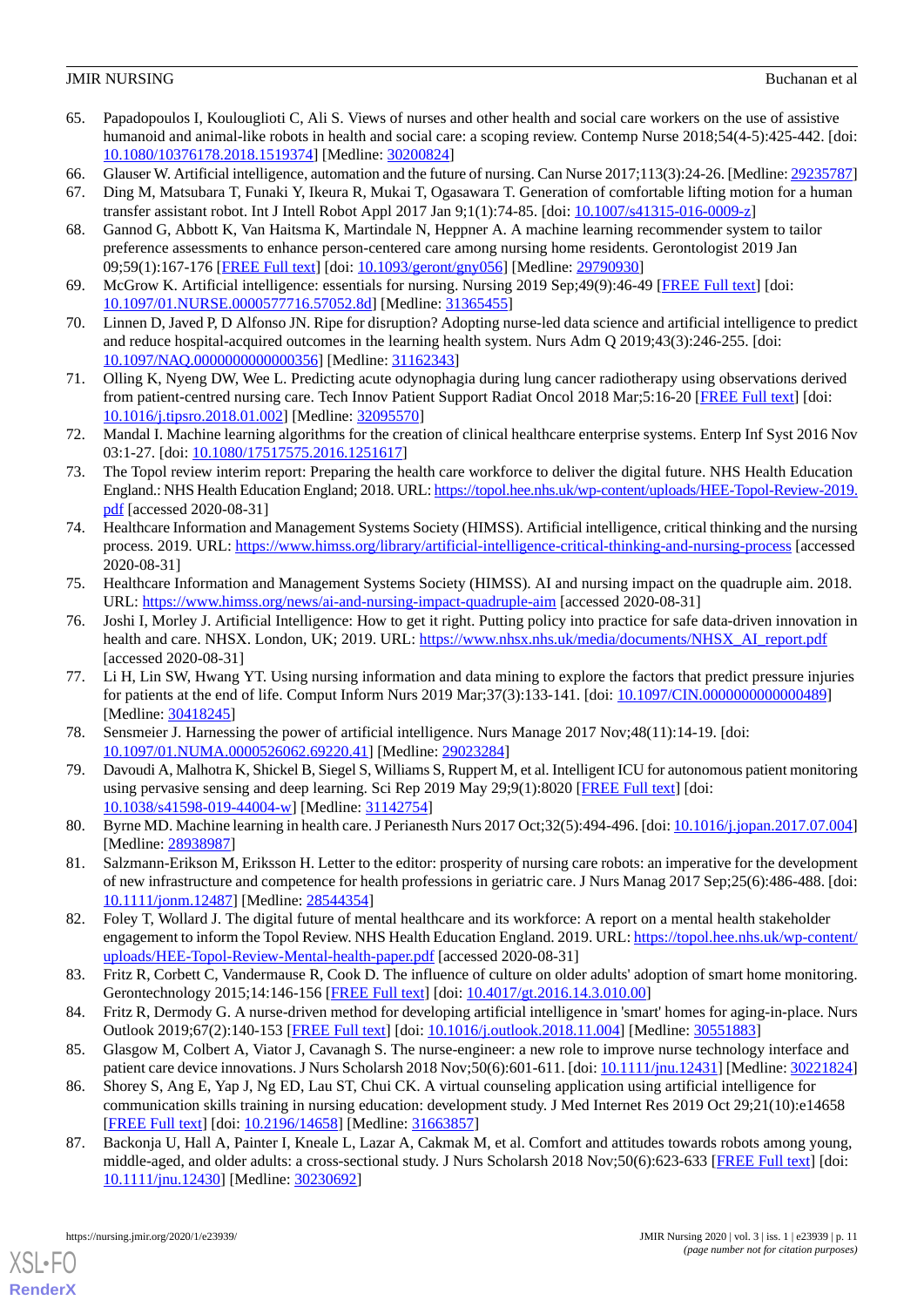- <span id="page-11-0"></span>88. Risling T. Why AI needs nursing. Policy Options. 2018. URL: [https://policyoptions.irpp.org/magazines/february-2018/](https://policyoptions.irpp.org/magazines/february-2018/why-ai-needs-nursing/) [why-ai-needs-nursing/](https://policyoptions.irpp.org/magazines/february-2018/why-ai-needs-nursing/) [accessed 2020-08-31]
- <span id="page-11-2"></span><span id="page-11-1"></span>89. Papadopoulos I, Koulouglioti C. The influence of culture on attitudes towards humanoid and animal-like robots: an integrative review. J Nurs Scholarsh 2018 Nov;50(6):653-665. [doi: [10.1111/jnu.12422\]](http://dx.doi.org/10.1111/jnu.12422) [Medline: [30242796\]](http://www.ncbi.nlm.nih.gov/entrez/query.fcgi?cmd=Retrieve&db=PubMed&list_uids=30242796&dopt=Abstract)
- <span id="page-11-3"></span>90. Carroll WM. The synthesis of nursing knowledge and predictive analytics. Nurs Manage 2019 Mar;50(3):15-17. [doi: [10.1097/01.NUMA.0000553503.78274.f7\]](http://dx.doi.org/10.1097/01.NUMA.0000553503.78274.f7) [Medline: [30817428\]](http://www.ncbi.nlm.nih.gov/entrez/query.fcgi?cmd=Retrieve&db=PubMed&list_uids=30817428&dopt=Abstract)
- <span id="page-11-4"></span>91. Risling T, Low C. Advocating for safe, quality and just care: what nursing leaders need to know about artificial intelligence in healthcare delivery. Nurs Leadersh (Tor Ont) 2019 Jun;32(2):31-45. [doi: [10.12927/cjnl.2019.25963](http://dx.doi.org/10.12927/cjnl.2019.25963)] [Medline: [31613212](http://www.ncbi.nlm.nih.gov/entrez/query.fcgi?cmd=Retrieve&db=PubMed&list_uids=31613212&dopt=Abstract)]
- 92. Dermody G, Fritz R. A conceptual framework for clinicians working with artificial intelligence and health-assistive Smart Homes. Nurs Inq 2019 Jan; 26(1): e12267 [[FREE Full text](http://europepmc.org/abstract/MED/30417510)] [doi: [10.1111/nin.12267](http://dx.doi.org/10.1111/nin.12267)] [Medline: [30417510\]](http://www.ncbi.nlm.nih.gov/entrez/query.fcgi?cmd=Retrieve&db=PubMed&list_uids=30417510&dopt=Abstract)
- 93. Klein B, Schlömer I. A robotic shower system : acceptance and ethical issues. Z Gerontol Geriatr 2018 Jan;51(1):25-31 [[FREE Full text](http://europepmc.org/abstract/MED/29230538)] [doi: [10.1007/s00391-017-1345-9\]](http://dx.doi.org/10.1007/s00391-017-1345-9) [Medline: [29230538](http://www.ncbi.nlm.nih.gov/entrez/query.fcgi?cmd=Retrieve&db=PubMed&list_uids=29230538&dopt=Abstract)]
- 94. Fiorini L, De Mul M, Fabbricotti I, Limosani R, Vitanza A, D'Onofrio G, et al. Assistive robots to improve the independent living of older persons: results from a needs study. Disabil Rehabil Assist Technol 2019 Jul 22:1-11. [doi: [10.1080/17483107.2019.1642392\]](http://dx.doi.org/10.1080/17483107.2019.1642392) [Medline: [31329000\]](http://www.ncbi.nlm.nih.gov/entrez/query.fcgi?cmd=Retrieve&db=PubMed&list_uids=31329000&dopt=Abstract)
- 95. Law M, Sutherland C, Ahn HS, MacDonald BA, Peri K, Johanson DL, et al. Developing assistive robots for people with mild cognitive impairment and mild dementia: a qualitative study with older adults and experts in aged care. BMJ Open 2019 Sep 24;9(9):e031937 [\[FREE Full text](https://bmjopen.bmj.com/lookup/pmidlookup?view=long&pmid=31551392)] [doi: [10.1136/bmjopen-2019-031937\]](http://dx.doi.org/10.1136/bmjopen-2019-031937) [Medline: [31551392](http://www.ncbi.nlm.nih.gov/entrez/query.fcgi?cmd=Retrieve&db=PubMed&list_uids=31551392&dopt=Abstract)]
- 96. Poulsen A, Burmeister OK. Overcoming carer shortages with care robots: dynamic value trade-offs in run-time. Australas J Inf Sys 2019 Feb 12;23:1-18. [doi: [10.3127/ajis.v23i0.1688](http://dx.doi.org/10.3127/ajis.v23i0.1688)]
- 97. Lee H, Piao M, Lee J, Byun A, Kim J. The purpose of bedside robots: exploring the needs of inpatients and healthcare professionals. Comput Inform Nurs 2020 Jan;38(1):8-17. [doi: [10.1097/CIN.0000000000000558](http://dx.doi.org/10.1097/CIN.0000000000000558)] [Medline: [31524689\]](http://www.ncbi.nlm.nih.gov/entrez/query.fcgi?cmd=Retrieve&db=PubMed&list_uids=31524689&dopt=Abstract)
- 98. Coco K, Kangasniemi M, Rantanen T. Care personnel's attitudes and fears toward care robots in elderly care: a comparison of data from the care personnel in Finland and Japan. J Nurs Scholarsh 2018 Nov;50(6):634-644. [doi: [10.1111/jnu.12435](http://dx.doi.org/10.1111/jnu.12435)] [Medline: [30354007](http://www.ncbi.nlm.nih.gov/entrez/query.fcgi?cmd=Retrieve&db=PubMed&list_uids=30354007&dopt=Abstract)]
- 99. Rantanen T, Lehto P, Vuorinen P, Coco K. The adoption of care robots in home care-A survey on the attitudes of Finnish home care personnel. J Clin Nurs 2018 May; 27(9-10): 1846-1859. [doi: [10.1111/jocn.14355](http://dx.doi.org/10.1111/jocn.14355)] [Medline: [29575204](http://www.ncbi.nlm.nih.gov/entrez/query.fcgi?cmd=Retrieve&db=PubMed&list_uids=29575204&dopt=Abstract)]
- 100. Bemelmans R, Gelderblom G, Jonker P, de Witte L. Effectiveness of robot Paro in intramural psychogeriatric care: a multicenter quasi-experimental study. J Am Med Dir Assoc 2015 Nov 01;16(11):946-950. [doi: [10.1016/j.jamda.2015.05.007](http://dx.doi.org/10.1016/j.jamda.2015.05.007)] [Medline: [26115817](http://www.ncbi.nlm.nih.gov/entrez/query.fcgi?cmd=Retrieve&db=PubMed&list_uids=26115817&dopt=Abstract)]
- 101. Chen TL, King CA, Thomaz AL, Kemp CC. An investigation of responses to robot-initiated touch in a nursing context. Int J of Soc Robotics 2013 Oct 16;6(1):141-161. [doi: [10.1007/s12369-013-0215-x](http://dx.doi.org/10.1007/s12369-013-0215-x)]
- 102. de Fátima Fernandes FM, Esteves RB, Teixeira CA, da Silva Gherardi-Dona EC. The present and the future of nursing in the brave new world. Rev Esc Enferm USP 2018 Jul 23;52:e03356 [[FREE Full text](https://www.scielo.br/scielo.php?script=sci_arttext&pid=S0080-62342018000100601&lng=en&nrm=iso&tlng=en)] [doi: [10.1590/S1980-220X2017031603356\]](http://dx.doi.org/10.1590/S1980-220X2017031603356) [Medline: [30043931\]](http://www.ncbi.nlm.nih.gov/entrez/query.fcgi?cmd=Retrieve&db=PubMed&list_uids=30043931&dopt=Abstract)
- 103. Nwosu A, Collins B, Mason S. Big Data analysis to improve care for people living with serious illness: the potential to use new emerging technology in palliative care. Palliat Med 2018 Jan;32(1):164-166 [[FREE Full text](https://journals.sagepub.com/doi/10.1177/0269216317726250?url_ver=Z39.88-2003&rfr_id=ori:rid:crossref.org&rfr_dat=cr_pub%3dpubmed)] [doi: [10.1177/0269216317726250\]](http://dx.doi.org/10.1177/0269216317726250) [Medline: [28805118\]](http://www.ncbi.nlm.nih.gov/entrez/query.fcgi?cmd=Retrieve&db=PubMed&list_uids=28805118&dopt=Abstract)
- 104. Moyle W, Jones C, Pu L, Chen SC. Applying user-centred research design and evidence to develop and guide the use of technologies, including robots, in aged care. Contemp Nurse 2018 Mar;54(1):1-3. [doi: [10.1080/10376178.2017.1438057](http://dx.doi.org/10.1080/10376178.2017.1438057)] [Medline: [29409386](http://www.ncbi.nlm.nih.gov/entrez/query.fcgi?cmd=Retrieve&db=PubMed&list_uids=29409386&dopt=Abstract)]
- 105. Nairn S. On being a Luddite in the new world of technological nursing care. Nurs Philos 2016 Jan;17(1):3-5. [doi: [10.1111/nup.12116](http://dx.doi.org/10.1111/nup.12116)] [Medline: [26767624](http://www.ncbi.nlm.nih.gov/entrez/query.fcgi?cmd=Retrieve&db=PubMed&list_uids=26767624&dopt=Abstract)]
- 106. Whelton B. Being human in a global age of technology. Nurs Philos 2016 Jan;17(1):28-35. [doi: [10.1111/nup.12109\]](http://dx.doi.org/10.1111/nup.12109) [Medline: [26608482](http://www.ncbi.nlm.nih.gov/entrez/query.fcgi?cmd=Retrieve&db=PubMed&list_uids=26608482&dopt=Abstract)]
- 107. Monteiro A. Cyborgs, biotechnologies, and informatics in health care-new paradigms in nursing sciences. Nurs Philos 2016 Jan;17(1):19-27. [doi: [10.1111/nup.12088\]](http://dx.doi.org/10.1111/nup.12088) [Medline: [25919864](http://www.ncbi.nlm.nih.gov/entrez/query.fcgi?cmd=Retrieve&db=PubMed&list_uids=25919864&dopt=Abstract)]
- 108. Newland J. Humans versus artificial intelligence. Nurse Pract 2015 Sep 13;40(9):13. [doi: [10.1097/01.NPR.0000470365.61826.77](http://dx.doi.org/10.1097/01.NPR.0000470365.61826.77)] [Medline: [26274880](http://www.ncbi.nlm.nih.gov/entrez/query.fcgi?cmd=Retrieve&db=PubMed&list_uids=26274880&dopt=Abstract)]
- 109. Hernandez JP. Network diffusion and technology acceptance of a nurse chatbot for chronic disease self-management support : a theoretical perspective. J Med Invest 2019;66(1.2):24-30 [\[FREE Full text](https://dx.doi.org/10.2152/jmi.66.24)] [doi: [10.2152/jmi.66.24](http://dx.doi.org/10.2152/jmi.66.24)] [Medline: [31064947\]](http://www.ncbi.nlm.nih.gov/entrez/query.fcgi?cmd=Retrieve&db=PubMed&list_uids=31064947&dopt=Abstract)
- 110. Gallagher A, Nåden D, Karterud D. Robots in elder care: some ethical questions. Nurs Ethics 2016 Jun;23(4):369-371. [doi: [10.1177/0969733016647297](http://dx.doi.org/10.1177/0969733016647297)] [Medline: [27261339\]](http://www.ncbi.nlm.nih.gov/entrez/query.fcgi?cmd=Retrieve&db=PubMed&list_uids=27261339&dopt=Abstract)
- 111. Digital Futures. Alder Hey Children's NHS Foundation Trust.: NHS Foundation Trust URL: [https://alderhey.nhs.uk/](https://alderhey.nhs.uk/application/files/2215/6450/2932/Digital_Futures.pdf) [application/files/2215/6450/2932/Digital\\_Futures.pdf](https://alderhey.nhs.uk/application/files/2215/6450/2932/Digital_Futures.pdf) [accessed 2020-08-31]
- 112. Clavelle J, Sweeney C, Swartwout E, Lefton C, Guney S. Leveraging technology to sustain extraordinary care: a qualitative analysis of meaningful nurse recognition. J Nurs Adm 2019 Jun;49(6):303-309. [doi: [10.1097/NNA.0000000000000757](http://dx.doi.org/10.1097/NNA.0000000000000757)] [Medline: [31135637](http://www.ncbi.nlm.nih.gov/entrez/query.fcgi?cmd=Retrieve&db=PubMed&list_uids=31135637&dopt=Abstract)]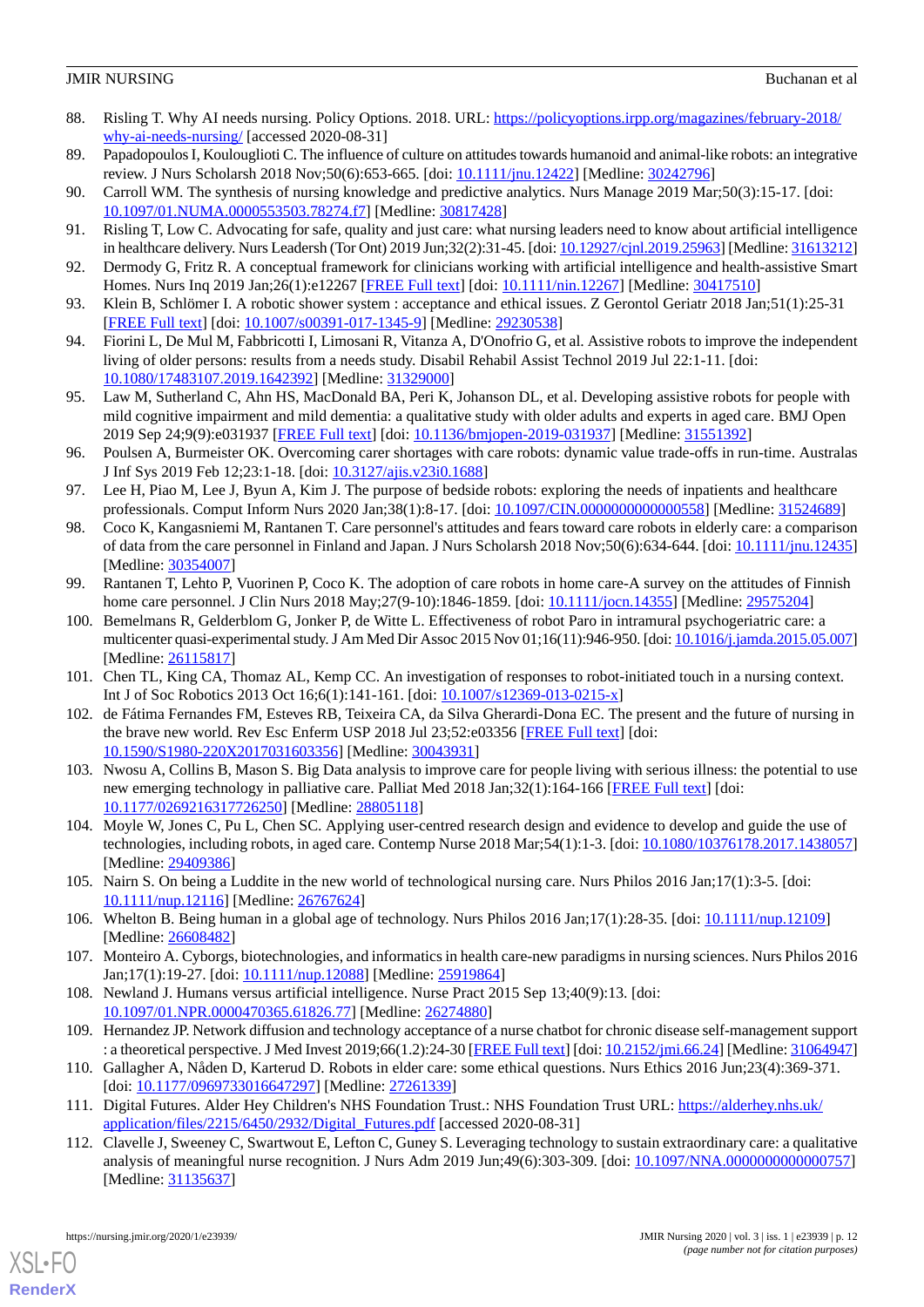- 113. Poncette A, Spies C, Mosch L, Schieler M, Weber-Carstens S, Krampe H, et al. Clinical requirements of future patient monitoring in the intensive care unit: qualitative study. JMIR Med Inform 2019 Apr 30;7(2):e13064 [\[FREE Full text](https://medinform.jmir.org/2019/2/e13064/)] [doi: [10.2196/13064\]](http://dx.doi.org/10.2196/13064) [Medline: [31038467\]](http://www.ncbi.nlm.nih.gov/entrez/query.fcgi?cmd=Retrieve&db=PubMed&list_uids=31038467&dopt=Abstract)
- 114. Morley J, Joshi I. Developing effective policy to support artificial intelligence in health and care. Eurohealth: digital health systems.: European Observatory on Health Systems and Policies; 2019. URL:<https://apps.who.int/iris/handle/10665/326127> [accessed 2020-08-21]
- 115. Carroll W. Predicting severe maternal morbidity and mortality an informatics opportunity. Online J Nurs Inform 2018 Nov;22(3):NA [[FREE Full text](https://www.himss.org/library/predicting-severe-maternal-morbidity-and-mortality-informatics-opportunity)]
- 116. Carroll W. Nursing informaticists safeguarding the use of emerging technologies. Online J Nurs Inform 2019;23(3):NA [[FREE Full text](https://www.himss.org/resources/nursing-informaticists-safeguarding-use-emerging-technologies)]
- 117. Kaminski J. Exploring the nationwide interoperability roadmap from a nursing perspective. Online J Nurs Inform 2018 Jul 10;22(2): NA [[FREE Full text](https://www.himss.org/library/exploring-nationwide-interoperability-roadmap-nursing-perspective)]
- 118. Meetoo D, Rylance R. AI: revolution or apocalypse? Br J Nurs 2018 Oct 18;27(19):1092. [doi: [10.12968/bjon.2018.27.19.1092\]](http://dx.doi.org/10.12968/bjon.2018.27.19.1092) [Medline: [30346812](http://www.ncbi.nlm.nih.gov/entrez/query.fcgi?cmd=Retrieve&db=PubMed&list_uids=30346812&dopt=Abstract)]
- 119. Carter-Templeton H, Frazier R, Wu L, H Wyatt T. Robotics in nursing: a bibliometric analysis. J Nurs Scholarsh 2018 Nov;50(6):582-589. [doi: [10.1111/jnu.12399](http://dx.doi.org/10.1111/jnu.12399)] [Medline: [29920944\]](http://www.ncbi.nlm.nih.gov/entrez/query.fcgi?cmd=Retrieve&db=PubMed&list_uids=29920944&dopt=Abstract)
- 120. Sherry J. The robot nurses are coming to a workplace near you. Br J Nurs 2018 Jul 12;27(13):765-767. [doi: [10.12968/bjon.2018.27.13.765\]](http://dx.doi.org/10.12968/bjon.2018.27.13.765) [Medline: [29995519](http://www.ncbi.nlm.nih.gov/entrez/query.fcgi?cmd=Retrieve&db=PubMed&list_uids=29995519&dopt=Abstract)]
- 121. Ganapathy K, Abdul S, Nursetyo A. Artificial intelligence in neurosciences: a clinician's perspective. Neurol India 2018;66(4):934-939 [[FREE Full text](http://www.neurologyindia.com/article.asp?issn=0028-3886;year=2018;volume=66;issue=4;spage=934;epage=939;aulast=Ganapathy)] [doi: [10.4103/0028-3886.236971\]](http://dx.doi.org/10.4103/0028-3886.236971) [Medline: [30038071](http://www.ncbi.nlm.nih.gov/entrez/query.fcgi?cmd=Retrieve&db=PubMed&list_uids=30038071&dopt=Abstract)]
- 122. Skiba D. Augmented intelligence and nursing. Nurs Educ Perspect 2017;38(2):108-109. [doi: [10.1097/01.NEP.0000000000000124\]](http://dx.doi.org/10.1097/01.NEP.0000000000000124) [Medline: [29194311](http://www.ncbi.nlm.nih.gov/entrez/query.fcgi?cmd=Retrieve&db=PubMed&list_uids=29194311&dopt=Abstract)]
- 123. Paulson S, Scruth E. Legal and ethical concerns of big data: predictive analytics. Clin Nurse Spec 2017;31(5):237-239. [doi: [10.1097/NUR.0000000000000315\]](http://dx.doi.org/10.1097/NUR.0000000000000315) [Medline: [28806228\]](http://www.ncbi.nlm.nih.gov/entrez/query.fcgi?cmd=Retrieve&db=PubMed&list_uids=28806228&dopt=Abstract)
- 124. Ishiguro K, Majima Y. Utilization of communication robot in patient education. Stud Health Technol Inform 2016;225:913-914. [Medline: [27332406](http://www.ncbi.nlm.nih.gov/entrez/query.fcgi?cmd=Retrieve&db=PubMed&list_uids=27332406&dopt=Abstract)]
- 125. Carrière R, MacDonald A, Chan Y. Past, present and future: the outlook from mid-career nurse informaticians. Nurs Leadersh (Tor Ont) 2016;28(4):8-17. [doi: [10.12927/cjnl.2016.24556](http://dx.doi.org/10.12927/cjnl.2016.24556)] [Medline: [27122085\]](http://www.ncbi.nlm.nih.gov/entrez/query.fcgi?cmd=Retrieve&db=PubMed&list_uids=27122085&dopt=Abstract)
- 126. Sharts-Hopko N. The coming revolution in personal care robotics: what does it mean for nurses? Nurs Adm Q 2014;38(1):5-12. [doi: [10.1097/NAQ.0000000000000000](http://dx.doi.org/10.1097/NAQ.0000000000000000)] [Medline: [24317027\]](http://www.ncbi.nlm.nih.gov/entrez/query.fcgi?cmd=Retrieve&db=PubMed&list_uids=24317027&dopt=Abstract)
- 127. Frazier R, Carter-Templeton H, Wyatt T, Wu L. Current trends in robotics in nursing patents? A glimpse into emerging innovations. Comput Inform Nurs 2019 Jun;37(6):290-297. [doi: [10.1097/CIN.0000000000000538\]](http://dx.doi.org/10.1097/CIN.0000000000000538) [Medline: [31135470](http://www.ncbi.nlm.nih.gov/entrez/query.fcgi?cmd=Retrieve&db=PubMed&list_uids=31135470&dopt=Abstract)]
- 128. Peirce AG, Elie S, George A, Gold M, O'Hara K, Rose-Facey W. Knowledge development, technology and questions of nursing ethics. Nurs Ethics 2020 Mar; 27(1): 77-87. [doi: [10.1177/0969733019840752](http://dx.doi.org/10.1177/0969733019840752)] [Medline: [31032700\]](http://www.ncbi.nlm.nih.gov/entrez/query.fcgi?cmd=Retrieve&db=PubMed&list_uids=31032700&dopt=Abstract)
- 129. Perry L. Machine learning: Great opportunities, but will it replace nurses? Int J Nurs Pract 2019 Feb;25(1):e12725. [doi: [10.1111/ijn.12725\]](http://dx.doi.org/10.1111/ijn.12725) [Medline: [30734415\]](http://www.ncbi.nlm.nih.gov/entrez/query.fcgi?cmd=Retrieve&db=PubMed&list_uids=30734415&dopt=Abstract)
- 130. Woods J, Saxena M, Nagamine T, Howell R, Criscitelli T, Gorenstein S, et al. The future of data-driven wound care. AORN J 2018 Apr;107(4):455-463. [doi: [10.1002/aorn.12102\]](http://dx.doi.org/10.1002/aorn.12102) [Medline: [29595902](http://www.ncbi.nlm.nih.gov/entrez/query.fcgi?cmd=Retrieve&db=PubMed&list_uids=29595902&dopt=Abstract)]
- 131. Nguyen-Truong CKY, Fritz RL. Health-assistive smart homes for aging in place: leading the way for integration of the Asian immigrant minority voice. Asian Pac Isl Nurs J 2018;3(4):154-159 [[FREE Full text](http://europepmc.org/abstract/MED/31037263)] [doi: [10.31372/20180304.1087](http://dx.doi.org/10.31372/20180304.1087)] [Medline: [31037263](http://www.ncbi.nlm.nih.gov/entrez/query.fcgi?cmd=Retrieve&db=PubMed&list_uids=31037263&dopt=Abstract)]
- 132. Kim J. Use of robots as a creative approach in healthcare ICT. Healthc Inform Res 2018 Jul;24(3):155-156 [[FREE Full](https://www.e-hir.org/DOIx.php?id=10.4258/hir.2018.24.3.155) [text](https://www.e-hir.org/DOIx.php?id=10.4258/hir.2018.24.3.155)] [doi: [10.4258/hir.2018.24.3.155](http://dx.doi.org/10.4258/hir.2018.24.3.155)] [Medline: [30109148](http://www.ncbi.nlm.nih.gov/entrez/query.fcgi?cmd=Retrieve&db=PubMed&list_uids=30109148&dopt=Abstract)]
- 133. Effken JA. Issues, impacts and insights column: What's new in healthcare robotics? Online Journal of Nursing Informatics 2014 Aug 01;18(3):1 [[FREE Full text](https://www.researchgate.net/publication/287764294_Issues_impacts_and_insights_column_What)]
- 134. Jamieson T, Goldfarb A. Clinical considerations when applying machine learning to decision-support tasks versus automation. BMJ Qual Saf 2019 Oct;28(10):778-781. [doi: [10.1136/bmjqs-2019-009514\]](http://dx.doi.org/10.1136/bmjqs-2019-009514) [Medline: [31147420](http://www.ncbi.nlm.nih.gov/entrez/query.fcgi?cmd=Retrieve&db=PubMed&list_uids=31147420&dopt=Abstract)]
- 135. Lo Y, Lynch S, Urbanowicz R, Olson R, Ritter A, Whitehouse C, et al. Using machine learning on home health care assessments to predict fall risk. Stud Health Technol Inform 2019 Aug 21;264:684-688. [doi: [10.3233/SHTI190310](http://dx.doi.org/10.3233/SHTI190310)] [Medline: [31438011](http://www.ncbi.nlm.nih.gov/entrez/query.fcgi?cmd=Retrieve&db=PubMed&list_uids=31438011&dopt=Abstract)]
- 136. Kwon J, Karim M, Topaz M, Currie L. Nurses 'seeing forest for the trees' in the age of machine learning: using nursing knowledge to improve relevance and performance. Comput Inform Nurs 2019 Apr;37(4):203-212. [doi: [10.1097/CIN.0000000000000508\]](http://dx.doi.org/10.1097/CIN.0000000000000508) [Medline: [30688670](http://www.ncbi.nlm.nih.gov/entrez/query.fcgi?cmd=Retrieve&db=PubMed&list_uids=30688670&dopt=Abstract)]
- 137. Guidi G, Pollonini L, Dacso C, Iadanza E. A multi-layer monitoring system for clinical management of Congestive Heart Failure. BMC Med Inform Decis Mak 2015;15(Suppl 3):S5 [[FREE Full text\]](https://bmcmedinformdecismak.biomedcentral.com/articles/10.1186/1472-6947-15-S3-S5) [doi: [10.1186/1472-6947-15-S3-S5](http://dx.doi.org/10.1186/1472-6947-15-S3-S5)] [Medline: [26391638](http://www.ncbi.nlm.nih.gov/entrez/query.fcgi?cmd=Retrieve&db=PubMed&list_uids=26391638&dopt=Abstract)]
- 138. Sikka K, Ahmed A, Diaz D, Goodwin M, Craig K, Bartlett M, et al. Automated assessment of children's postoperative pain using computer vision. Pediatrics 2015 Jul;136(1):e124-e131 [[FREE Full text](http://europepmc.org/abstract/MED/26034245)] [doi: [10.1542/peds.2015-0029\]](http://dx.doi.org/10.1542/peds.2015-0029) [Medline: [26034245](http://www.ncbi.nlm.nih.gov/entrez/query.fcgi?cmd=Retrieve&db=PubMed&list_uids=26034245&dopt=Abstract)]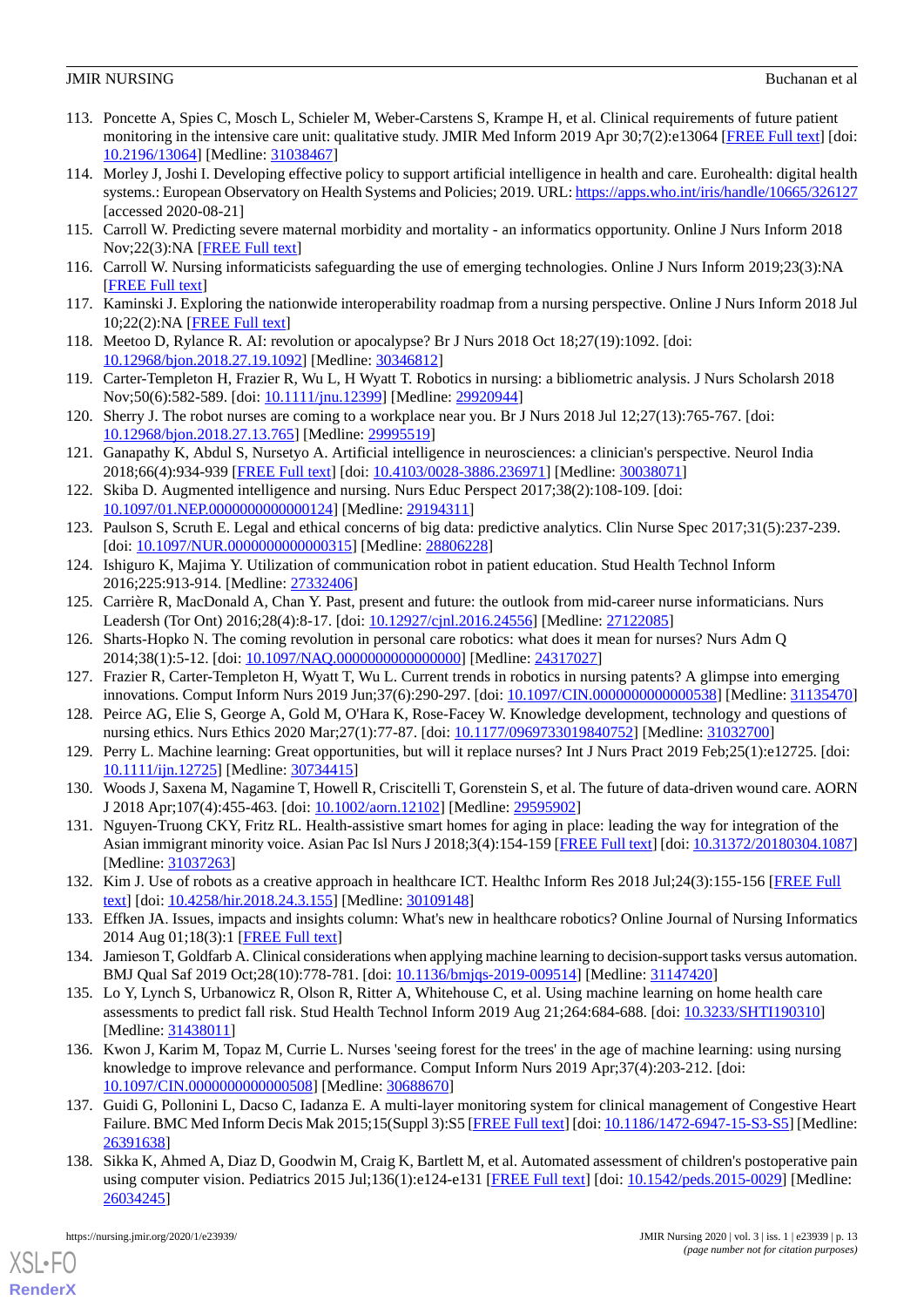- 139. Lin H, Hsu YL, Hsu MS, Cheng CM. Development of a telehealthcare decision support system for patients discharged from the hospital. Telemed J E Health 2014 Aug;20(8):748-756. [doi: [10.1089/tmj.2013.0261](http://dx.doi.org/10.1089/tmj.2013.0261)] [Medline: [24841632\]](http://www.ncbi.nlm.nih.gov/entrez/query.fcgi?cmd=Retrieve&db=PubMed&list_uids=24841632&dopt=Abstract)
- 140. Ongenae F, Claeys M, Kerckhove W, Dupont T, Verhoeve P, De Turck F. A self-learning nurse call system. Comput Biol Med 2014 Jan;44:110-123. [doi: [10.1016/j.compbiomed.2013.10.014\]](http://dx.doi.org/10.1016/j.compbiomed.2013.10.014) [Medline: [24377694\]](http://www.ncbi.nlm.nih.gov/entrez/query.fcgi?cmd=Retrieve&db=PubMed&list_uids=24377694&dopt=Abstract)
- 141. Park J, Bliss D, Chi C, Delaney C, Westra B. Knowledge discovery with machine learning for hospital-acquired catheter-associated urinary tract infections. Comput Inform Nurs 2020 Jan;38(1):28-35 [\[FREE Full text\]](http://europepmc.org/abstract/MED/31524687) [doi: [10.1097/CIN.0000000000000562\]](http://dx.doi.org/10.1097/CIN.0000000000000562) [Medline: [31524687](http://www.ncbi.nlm.nih.gov/entrez/query.fcgi?cmd=Retrieve&db=PubMed&list_uids=31524687&dopt=Abstract)]
- 142. Ginestra JC, Giannini HM, Schweickert WD, Meadows L, Lynch MJ, Pavan K, et al. Clinician perception of a machine learning-based early warning system designed to predict severe sepsis and septic shock. Crit Care Med 2019 Nov;47(11):1477-1484 [[FREE Full text](http://europepmc.org/abstract/MED/31135500)] [doi: [10.1097/CCM.0000000000003803\]](http://dx.doi.org/10.1097/CCM.0000000000003803) [Medline: [31135500](http://www.ncbi.nlm.nih.gov/entrez/query.fcgi?cmd=Retrieve&db=PubMed&list_uids=31135500&dopt=Abstract)]
- 143. Sullivan SS, Hewner S, Chandola V, Westra BL. Mortality risk in homebound older adults predicted from routinely collected nursing data. Nurs Res 2019;68(2):156-166 [[FREE Full text](http://europepmc.org/abstract/MED/30531348)] [doi: [10.1097/NNR.0000000000000328\]](http://dx.doi.org/10.1097/NNR.0000000000000328) [Medline: [30531348\]](http://www.ncbi.nlm.nih.gov/entrez/query.fcgi?cmd=Retrieve&db=PubMed&list_uids=30531348&dopt=Abstract)
- 144. Lee J, Song YA, Jung JY, Kim HJ, Kim BR, Do H, et al. Nurses' needs for care robots in integrated nursing care services. J Adv Nurs 2018 May 13;74:2094-2105. [doi: [10.1111/jan.13711](http://dx.doi.org/10.1111/jan.13711)] [Medline: [29754395\]](http://www.ncbi.nlm.nih.gov/entrez/query.fcgi?cmd=Retrieve&db=PubMed&list_uids=29754395&dopt=Abstract)
- 145. Turja T, Van Aerschot L, Särkikoski T, Oksanen A. Finnish healthcare professionals' attitudes towards robots: reflections on a population sample. Nurs Open 2018 Jul;5(3):300-309 [\[FREE Full text](http://europepmc.org/abstract/MED/30062023)] [doi: [10.1002/nop2.138](http://dx.doi.org/10.1002/nop2.138)] [Medline: [30062023](http://www.ncbi.nlm.nih.gov/entrez/query.fcgi?cmd=Retrieve&db=PubMed&list_uids=30062023&dopt=Abstract)]
- 146. Lodhi M, Stifter J, Yao Y, Ansari R, Kee-Nan GM, Wilkie D, et al. Predictive modeling for end-of-life pain outcome using electronic health records. Adv Data Min 2015 Jul;9165:56-68 [[FREE Full text](http://europepmc.org/abstract/MED/27500287)] [doi: [10.1007/978-3-319-20910-4\\_5](http://dx.doi.org/10.1007/978-3-319-20910-4_5)] [Medline: [27500287](http://www.ncbi.nlm.nih.gov/entrez/query.fcgi?cmd=Retrieve&db=PubMed&list_uids=27500287&dopt=Abstract)]
- 147. Sparks RS, Okugami C. Tele-health monitoring of patient wellness. J Intell Syst 2016;25(4):515-528 [\[FREE Full text](https://www.degruyter.com/view/journals/jisys/25/4/article-p515.xml)] [doi: [10.1515/jisys-2014-0175\]](http://dx.doi.org/10.1515/jisys-2014-0175)
- 148. Nauta J, Mahieu C, Michiels C, Ongenae F, De Backere F, De Turck F, et al. Pro-active positioning of a social robot intervening upon behavioral disturbances of persons with dementia in a smart nursing home. Cogn Syst Res 2019 Oct;57:160-174. [doi: [10.1016/j.cogsys.2019.03.002](http://dx.doi.org/10.1016/j.cogsys.2019.03.002)]
- 149. Coahran M, Hillier L, Van Bussel L, Black E, Churchyard R, Gutmanis I, et al. Automated fall detection technology in inpatient geriatric psychiatry: nurses' perceptions and lessons learned. Can J Aging 2018 Sep;37(3):245-260. [doi: [10.1017/S0714980818000181](http://dx.doi.org/10.1017/S0714980818000181)] [Medline: [29966539](http://www.ncbi.nlm.nih.gov/entrez/query.fcgi?cmd=Retrieve&db=PubMed&list_uids=29966539&dopt=Abstract)]
- <span id="page-13-0"></span>150. Menon U, Cohn E, Downs C, Gephart S, Redwine L. Precision health research and implementation reviewed through the conNECT framework. Nurs Outlook 2019;67(4):302-310. [doi: [10.1016/j.outlook.2019.05.010\]](http://dx.doi.org/10.1016/j.outlook.2019.05.010) [Medline: [31280842\]](http://www.ncbi.nlm.nih.gov/entrez/query.fcgi?cmd=Retrieve&db=PubMed&list_uids=31280842&dopt=Abstract)
- <span id="page-13-1"></span>151. Frith K. Artificial intelligence: what does it mean for nursing? Nurs Educ Perspect 2019;40(4):261. [doi: [10.1097/01.NEP.0000000000000543\]](http://dx.doi.org/10.1097/01.NEP.0000000000000543) [Medline: [31232902](http://www.ncbi.nlm.nih.gov/entrez/query.fcgi?cmd=Retrieve&db=PubMed&list_uids=31232902&dopt=Abstract)]
- <span id="page-13-2"></span>152. Locsin R. The co-existence of technology and caring in the theory of technological competency as caring in nursing. J Med Invest 2017;64(1.2):160-164 [[FREE Full text](https://dx.doi.org/10.2152/jmi.64.160)] [doi: [10.2152/jmi.64.160](http://dx.doi.org/10.2152/jmi.64.160)] [Medline: [28373615\]](http://www.ncbi.nlm.nih.gov/entrez/query.fcgi?cmd=Retrieve&db=PubMed&list_uids=28373615&dopt=Abstract)
- 153. The Future of Nurses: Superheroes Aided By Technology. The Medical Futurist. 2018. URL: [https://medicalfuturist.com/](https://medicalfuturist.com/the-future-of-nurses-superheros-aided-by-technology/) [the-future-of-nurses-superheros-aided-by-technology/](https://medicalfuturist.com/the-future-of-nurses-superheros-aided-by-technology/) [accessed 2020-08-31]
- 154. American Nurses Association. Code of ethics for nurses with interpretive statements (2nd ed). Maryland, United States: American Nurses Association; 2015.

#### **Abbreviations**

**AI:** artificial intelligence **AIHT:** artificial intelligence health technology **AMS:** Associated Medical Services **CDSS:** clinical decision support system **CEO:** chief executive officer **IT:** information technology **LTC:** long-term care **ML:** machine learning **RNAO:** Registered Nurses' Association of Ontario **SAR:** socially assistive robot